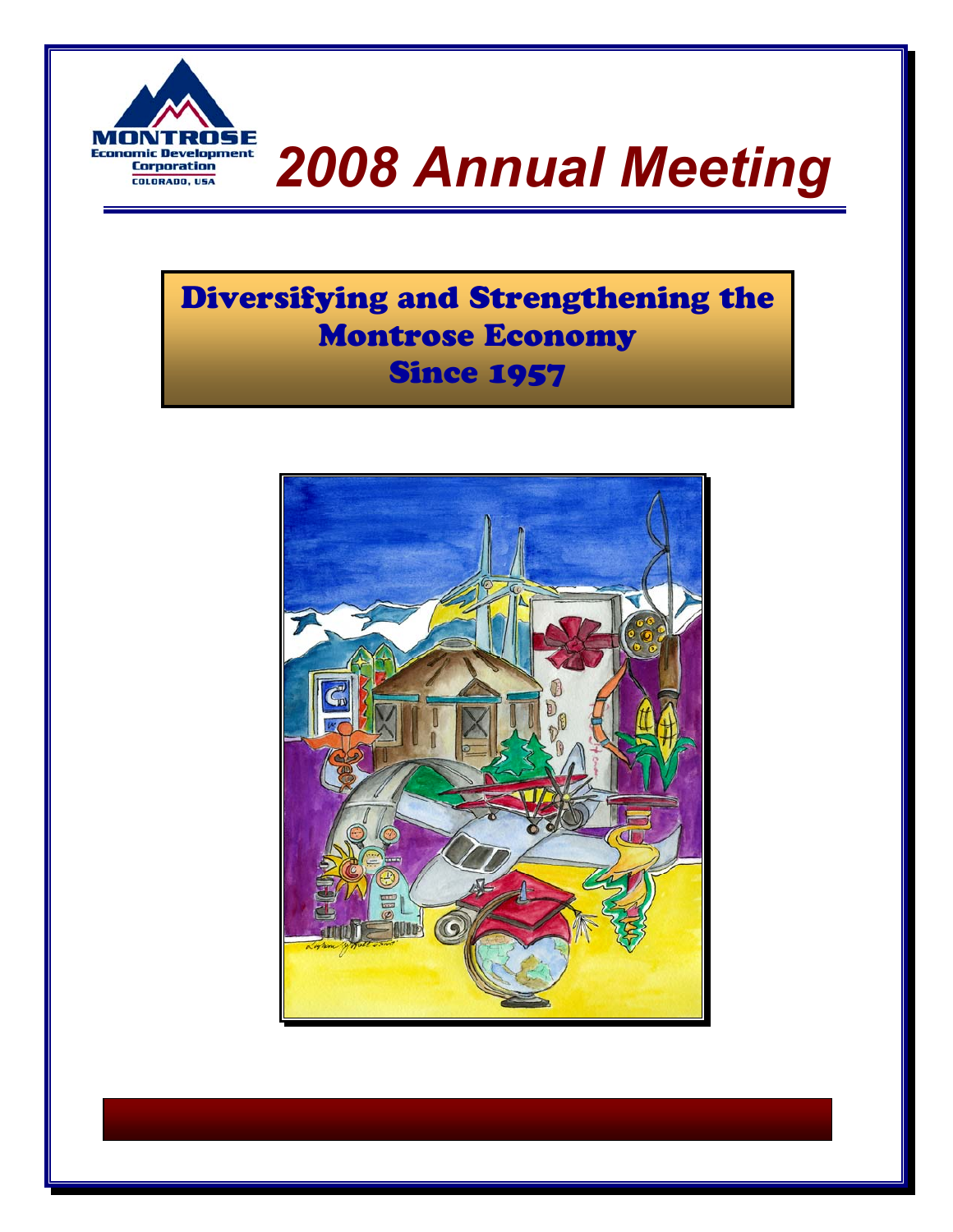

## **Table of Contents**

| Demographics |
|--------------|
| $\bullet$    |
| $\bullet$    |
|              |
|              |
|              |

100 Tessitore Court, Ste. A Montrose, CO 81401 970-249-9438

sandyh@MontroseEDC.org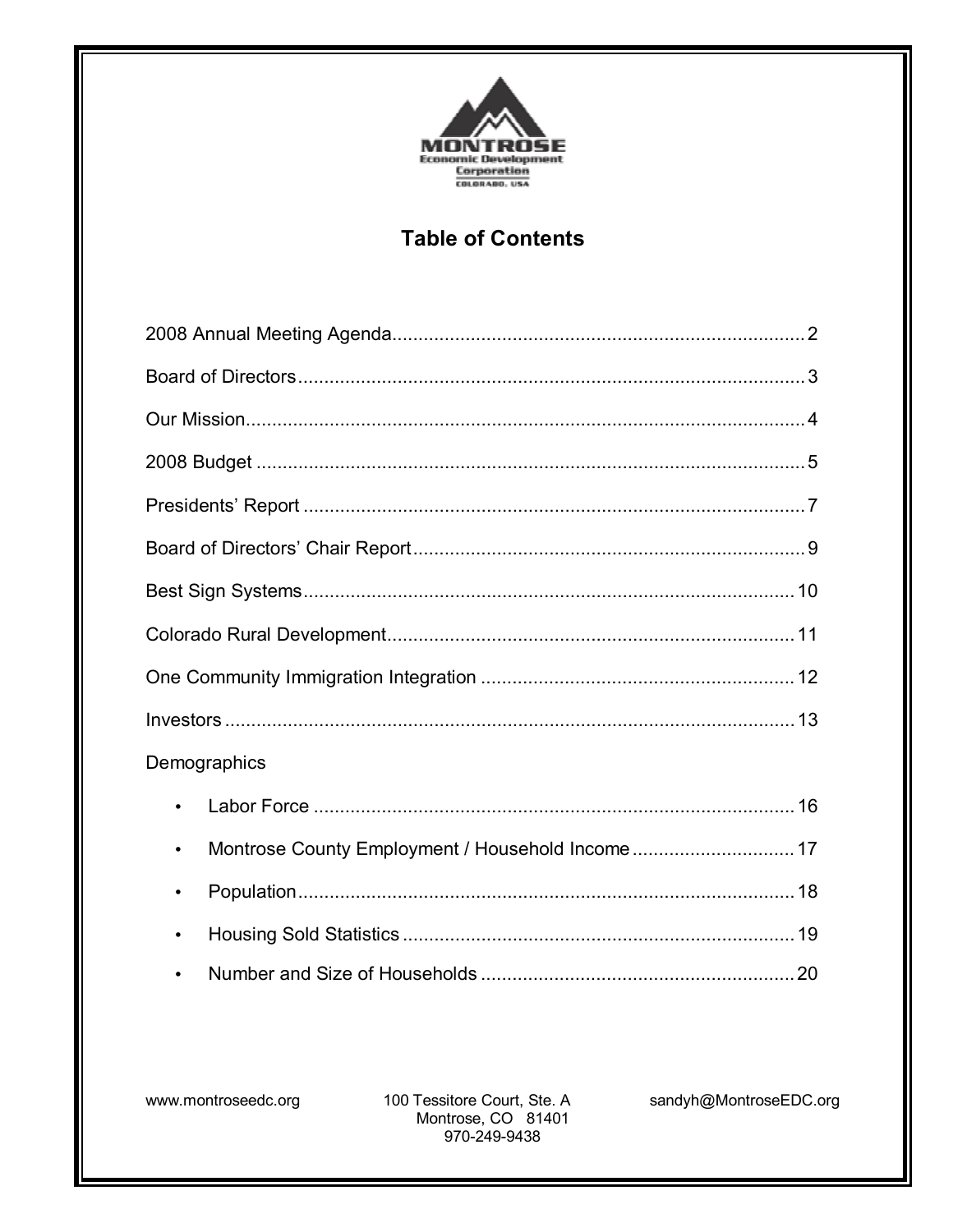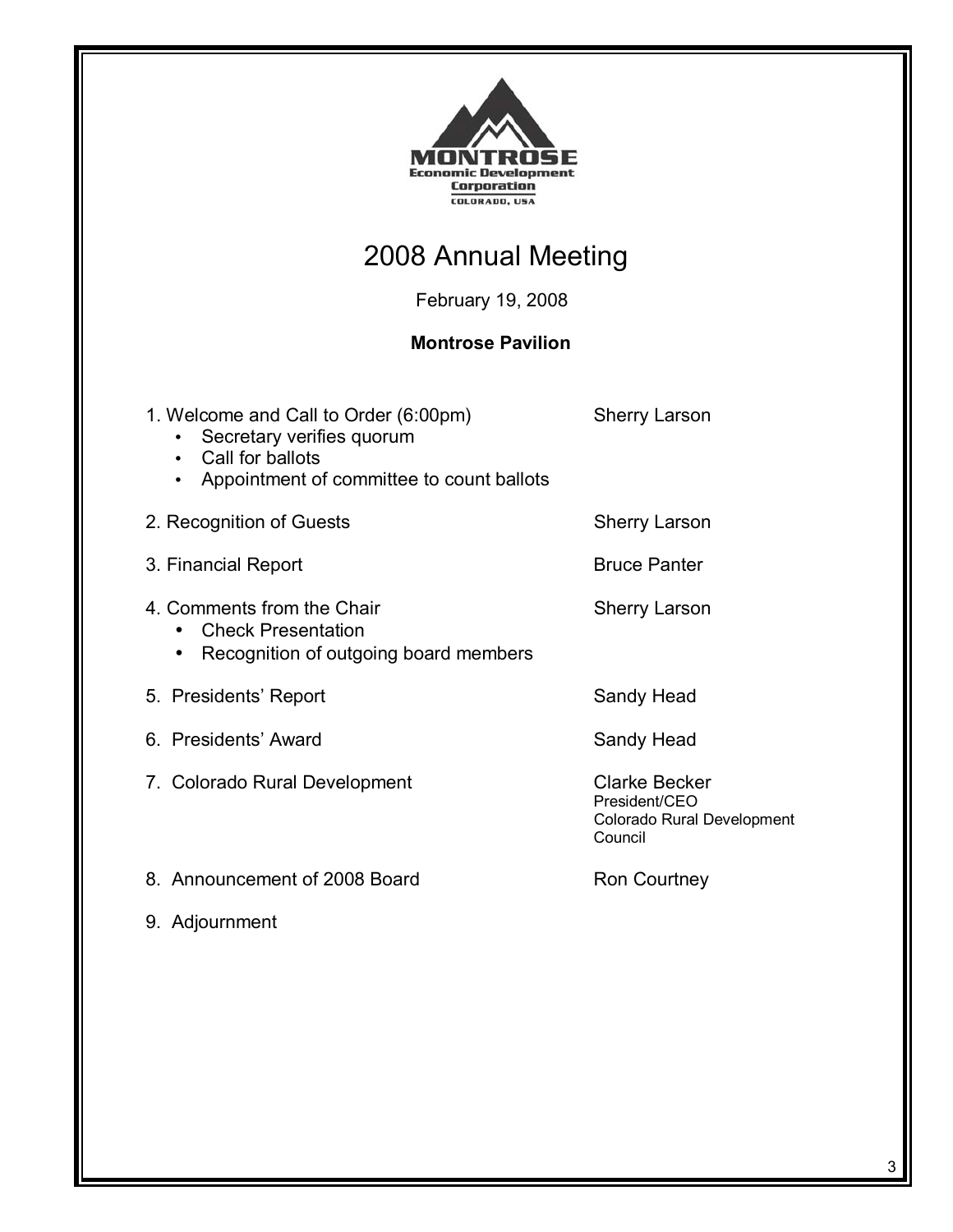## **BOARD OF DIRECTORS**

#### **EXECUTIVE COMMITTEE**

**Sherry Larson** *Chair* Business Options **Term Expires 2008** 

**Ron Courtney** *Vice-Chair* Rocky Mountain Motors Term Expires: 2009

 **Glen Davis** *Secretary* Century 21 Action Realty Term Expires: 2009

**Bruce Panter** *Treasurer* Wells Fargo Bank **Term Expires: 2008** 

**Steve Savoy** *Past-Chair* Best Sign Systems **Term Expires: 2008**

#### **ELECTED**

**Dennis Bailey**  Coldwell Banker Bailey & Co Term Expires: 2010

> **Pete Neumann**  Leadership Circle LLC Term Expires: 2009

**Paul Panther**  Weslin, LLC **Term Expires: 2008** 

 **Dee Stryker**  Cedar Creek Development Term Expires: 2009

**Greg Pope**  Bank of the West Term Expires: 2010

**Tom Sams**  Montrose Memorial Hospital Term Expires: 2010

> **Emily Schneider**  Business Options Term Expires: 2010

#### **APPOINTED**

**Jose Abeyta** City of Montrose

**Carlos Guara**  Alternate, City of Montrose

> **Allan Belt**  Montrose County

 **Linda Steele**  Town of Olathe

**Janet Elder**  Montrose Chamber of Commerce

> **George Voorhis**  RE1J School District

**Ben Keefer**  Mesa State College

### **STAFF**

**Sandy Head Nancy Kirykowicz** President / Executive Director **Executive Assistant**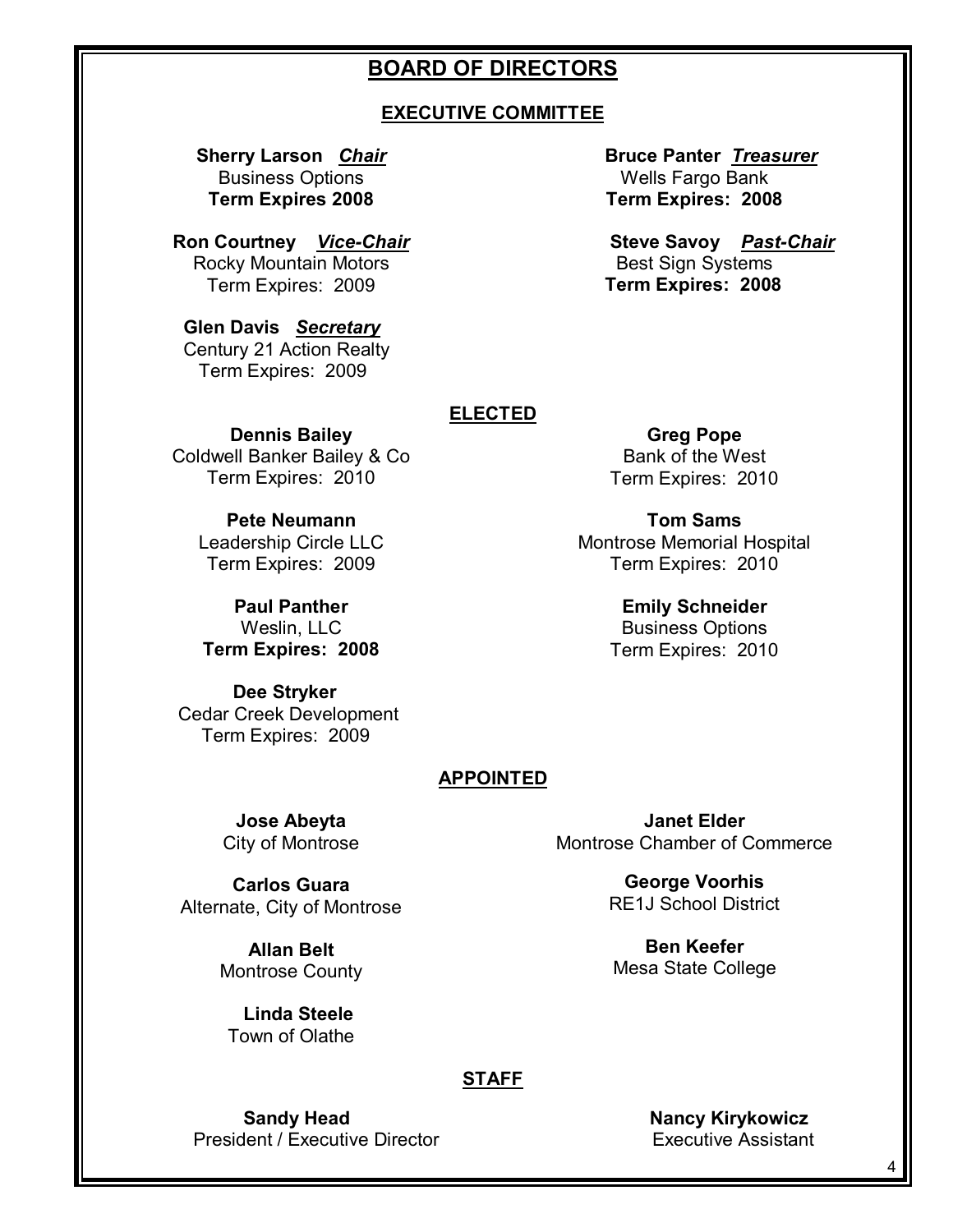

## **Our Mission**

The Montrose Economic Development Corporation (MEDC) is a non-profit organization governed by a volunteer Board of Directors, comprised of community business members and elected officials. Our organization represents the communities of Montrose, Olathe, Nucla, Naturita, and Montrose County. Operating funds are provided by MEDC memberships from businesses, local government, and individuals, who are united in their support of the future economic strength and diversity of our community.

Montrose Economic Development Corporationís focus areas include; Retention/Expansion of Existing Companies; Attraction of Targeted Companies; Entrepreneurial Job Development; Agricultural Development; and Work Force **Enhancement** 

The Mission of MEDC is to strengthen Montrose County's economic base and increase the standard of living for all of its residents through the retention, expansion, attraction and development of primary jobs and capital investments. This Mission includes the promotion of workforce enhancement, agriculture advancement and other business development that provides economic diversification and stabilization.

## **Contact Information:**

**Sandy Head Nancy Kirykowicz Nancy Kirykowicz** *President/ Executive Director Executive Assistant*

www.montroseedc.org 100 Tessitore Court, Ste. A sandyh@montroseedc.org Montrose, CO 81401 970-249-9438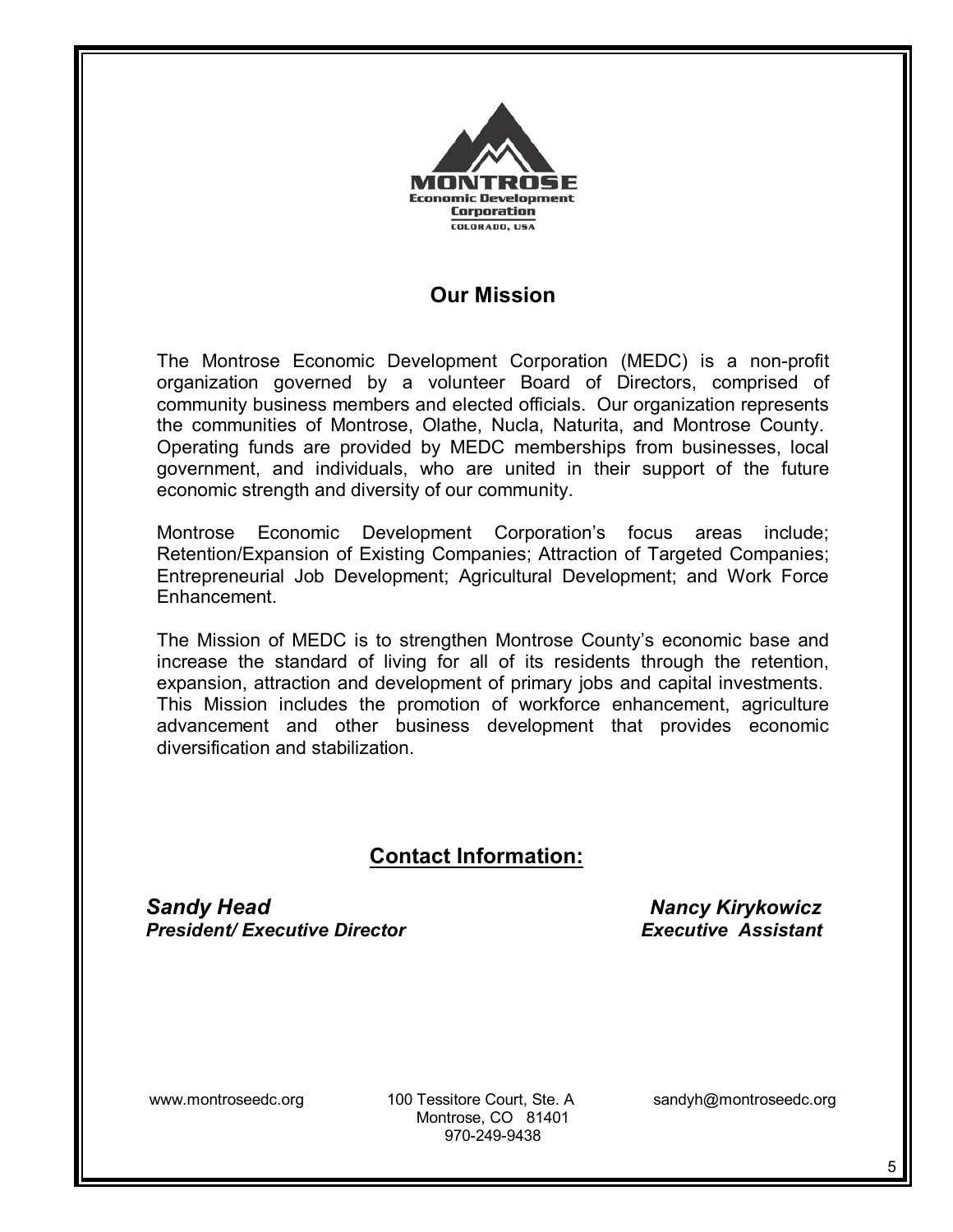## **MEDC 2008 BUDGET**

|                                      | 2007<br>Actual | 2008<br>Budget |
|--------------------------------------|----------------|----------------|
| Income                               |                |                |
| <b>Revenues</b>                      |                |                |
| <b>Public Investment</b>             | 83,000.00      | 93,000.00      |
| <b>Investor Revenue</b>              | 114,950.00     | 130,000.00     |
| <b>Office Sublease</b>               | 5,960.00       | 6,000.00       |
| <b>Interest</b>                      | 16,773.90      | 10,000.00      |
| Misc. Income                         | 57.00          | 00             |
| <b>Fire Flow</b>                     | 0.00           | 100,000.00     |
| <b>Event Income</b>                  | 9,450.00       | 00             |
| <b>Gift Income - Gov Ritter</b>      | 750.00         | 00             |
| <b>Advertising Income</b>            | 11,300.00      | 00             |
| <b>Total Revenues</b>                | 242,240.90     | 339,000.00     |
| TOTAL INCOME                         | 242,240.90     | 339,000.00     |
| Expense                              |                |                |
| <b>Operations</b>                    |                |                |
| Accounting                           | 175.00         | 500.00         |
| <b>Audit fees</b>                    | 0.00           | 12,000.00      |
| <b>Auto Expense</b>                  | 0.00           | 00             |
| <b>Bank/CC Fees</b>                  | 677.73         | 750.00         |
| <b>Computer Equipment</b>            | 422.00         | 1,500.00       |
| <b>Computer Services/Support</b>     | 0.00           | 1,000.00       |
| <b>Contract Labor</b>                | 10,506.25      | 3,000.00       |
| <b>Corporate Insurance</b>           | 2,712.00       | 3,000.00       |
| <b>Dues/Subscriptions</b>            | 2,882.00       | 3,000.00       |
| <b>Education/Training</b>            | 1,159.00       | 2,000.00       |
| <b>Interest Expense</b>              | 2,025.87       | 5,725.00       |
| <b>Legal Services</b>                | 2,104.75       | 2,500.00       |
| <b>License/Permits</b>               | 0.00           | 150.00         |
| <b>Newsletter / Annual Report</b>    | 2,788.58       | 3,000.00       |
| <b>Office Equipment</b>              | 4,652.06       | 3,500.00       |
| <b>Office Expense</b>                | 6,898.45       | 4,500.00       |
| <b>Payroll Taxes</b>                 | 12,125.92      | 10,700.00      |
| <b>Personnel Insurance</b>           | 7,012.20       | 13,000.00      |
| Postage/Shipping                     | 1,963.15       | 2,000.00       |
| <b>Printing/Copy Expense</b>         | 282.82         | 500.00         |
| <b>Region 10 Administrative Fees</b> | 1,136.34       | 1,500.00       |
| Rent                                 | 24,583.30      | 25,000.00      |
| <b>Condo Fees/Taxes</b>              | 6,195.58       | 6,500.00       |
| <b>Salaries &amp; Wages</b>          | 106,353.78     | 115,000.00     |
| <b>Software</b>                      | 571.39         | 750.00         |
| <b>Telecommunications-Internet</b>   | 3,943.99       | 4,000.00       |
| Travel/Lodging                       | 2,125.67       | 2,500.00       |
| Utilities-gas, elec, water           | 3,138.33       | 4,000.00       |
| <b>Total Operations</b>              | 206,436.16     | 231,575.00     |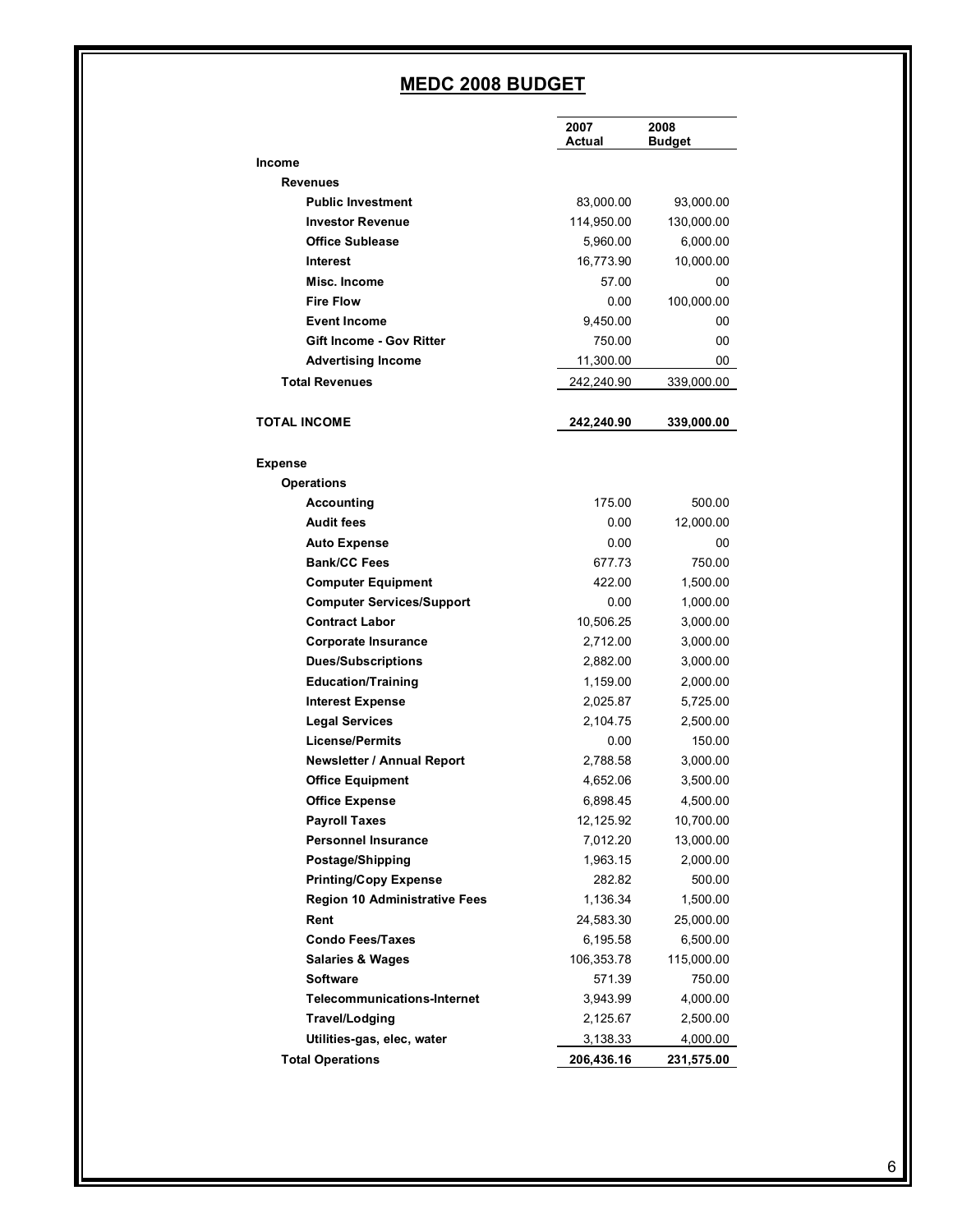| <b>Marketing</b>                       | 2007<br>Actual | 2008<br><b>Budget</b> |
|----------------------------------------|----------------|-----------------------|
| <b>Montrose Transit</b>                | 0.00           | 5,000.00              |
| <b>Business Assistance</b>             | 4,444.48       | 260,000.00            |
| <b>Internet Consulting</b>             | 0.00           | 500.00                |
| <b>Local Contrib That Support Miss</b> | 0.00           | 500.00                |
| <b>Client Entertainment</b>            | 346.14         | 500.00                |
| <b>Targeted Advertising</b>            | 13,518.85      | 15,000.00             |
| <b>Travel</b>                          | 219.80         | 1,000.00              |
| <b>Western Co Marketing Alliance</b>   | 0.00           | 2,500.00              |
| <b>Special Publications</b>            | 13,246.00      | 00                    |
| <b>Total Marketing</b>                 | 31,775.27      | 285,000.00            |
| <b>Retention/Expansion</b>             |                |                       |
| <b>Recognition Events</b>              | 11,628.07      | 2,000.00              |
| <b>Local Publicity</b>                 | 552.00         | 1,000.00              |
| <b>Total Retention/Expansion</b>       | 12,180.07      | 3,000.00              |
| <b>Special Projects</b>                |                |                       |
| <b>Industrial Land Research</b>        | 2,500.00       | 2,000.00              |
| <b>Total Special Projects</b>          | 2,500.00       | 2,000.00              |
| <b>Workforce Development</b>           |                |                       |
| <b>Strategy Development</b>            | 5,000.00       | 5,000.00              |
| <b>Total Workforce Development</b>     | 5,000.00       | 5,000.00              |
| <b>Total Expense</b>                   | 257,891.50     | 526,575.00            |
| <b>Net Ordinary Income</b>             | $-15,650.60$   | $-187,575.00$         |
| Other Income                           |                |                       |
| <b>WF Investment Gain/Loss</b>         | $-1,872.50$    | 00                    |
| Total Other Income                     | $-1,872.50$    | 00                    |
|                                        | $-1,872.50$    | 00                    |
| Net Income                             | $-17,523.10$   | -187,575.00           |
|                                        |                |                       |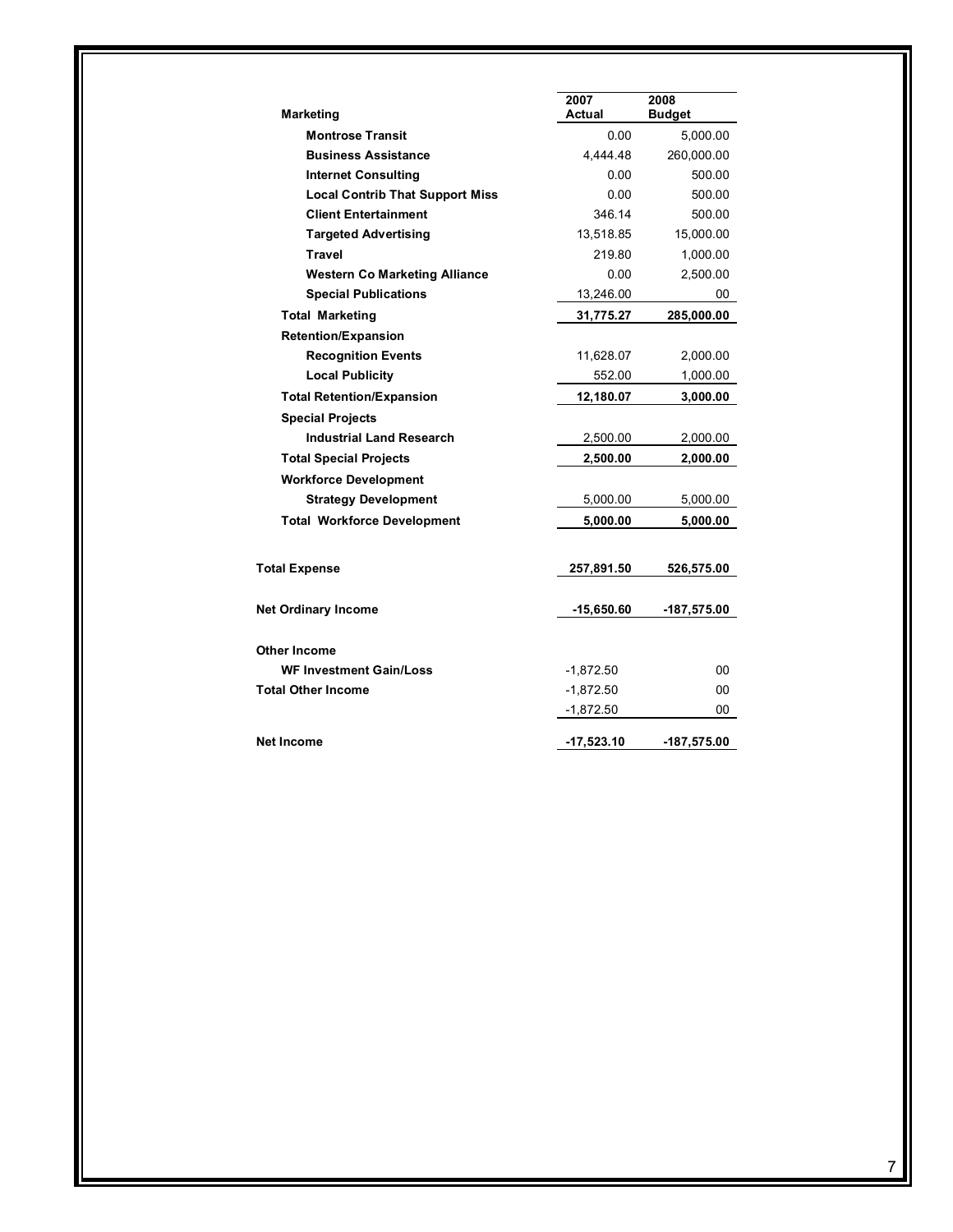

### **From the President's desk:**

It has been my pleasure to serve MEDC under the strong leadership of Sherry Larson this year. Sherry along with our board of dedicated business and government leaders has maintained a high level of integrity in staying the course to fulfill our mission of strengthening the Montrose economy.

Throughout the year we have worked with over twenty prospects. They were generated through leads from the State office of Economic Development, contacts from individuals here in the community as well as companies who know our area and have a desire to locate here. In addition to working with new prospects, we are continuing our contact with three prospects from previous years. In our ever changing economy where the cost of doing business continues to rise and the world market becomes more competitive, we need to work harder to help businesses relocate here and to help our existing companies expand. Decisions take time and we continue to compete with surrounding states that have deeper pockets and greater incentives to offer. In July of last year we were excited to have a new prospect ready to make an announcement of their decision to expand to Montrose. Within weeks of the announcement their business experienced unforeseen changes that tentatively placed their plans on hold. We will continue to work with this company in 2008. Such is the world of economic development.

Last year we celebrated the 50<sup>th</sup> anniversary of MEDC. We acknowledged the existing companies that are in our community today because of the efforts of those 50 years. The retention of these companies deserves our focus and efforts so they do not become a "relocation win" to another state. A basic rule of thumb in business is that 70% of business comes from repeat customers, 15% from referrals and 15% new business development. If we focus only on recruiting new business and fail to nurture those that are already here, we are ignoring 85% of what we already have. An effective business retention and expansion program gives validity to a community's recruitment program because existing businesses are the best sources for identifying if a community is a good place to do business. We need to be committed to the businesses that are already in our community.

In June of 2007, MEDC spearheaded a trip to visit three of the four top business incubators in the country. Our goal was to further our understanding of the different types of incubators, how they are funded and what type of facilities they are housed in. Region 10, Mesa State College Montrose Campus, and the City of Montrose participated in the trip. We are at the point of doing a feasibility study. Region 10 has applied for a DOLA grant and MEDC will be one of the partners that will help fund the matching grant dollars.

## **BUSINESS**<br>**INCUBATOR**





A business incubator is a way to accelerate the success of young entrepreneurs by giving them assistance in learning key business practices. As we strive to find a way to expand our present four year campus of Mesa State College, the thought of including the incubator as a piece of the campus has been discussed. Entities such as the economic development office, Region 10, and the SBDC (small business development center) could possibly be housed there to offer expertise to the start up companies. In addition, it would be a way for the different entities and organizations to share operating costs and overhead. The companies housed in the incubator would be given classes to instruct them in areas such as accounting, insurance, marketing, finance and other business practices that will help insure their success. Statistics show that 87% of companies that graduate from an incubator are still in business 2-3 years after graduation. Banks are more likely to loan money to incubator companies because of the learning process they have been through. It is an excellent way for a community to grow jobs from within.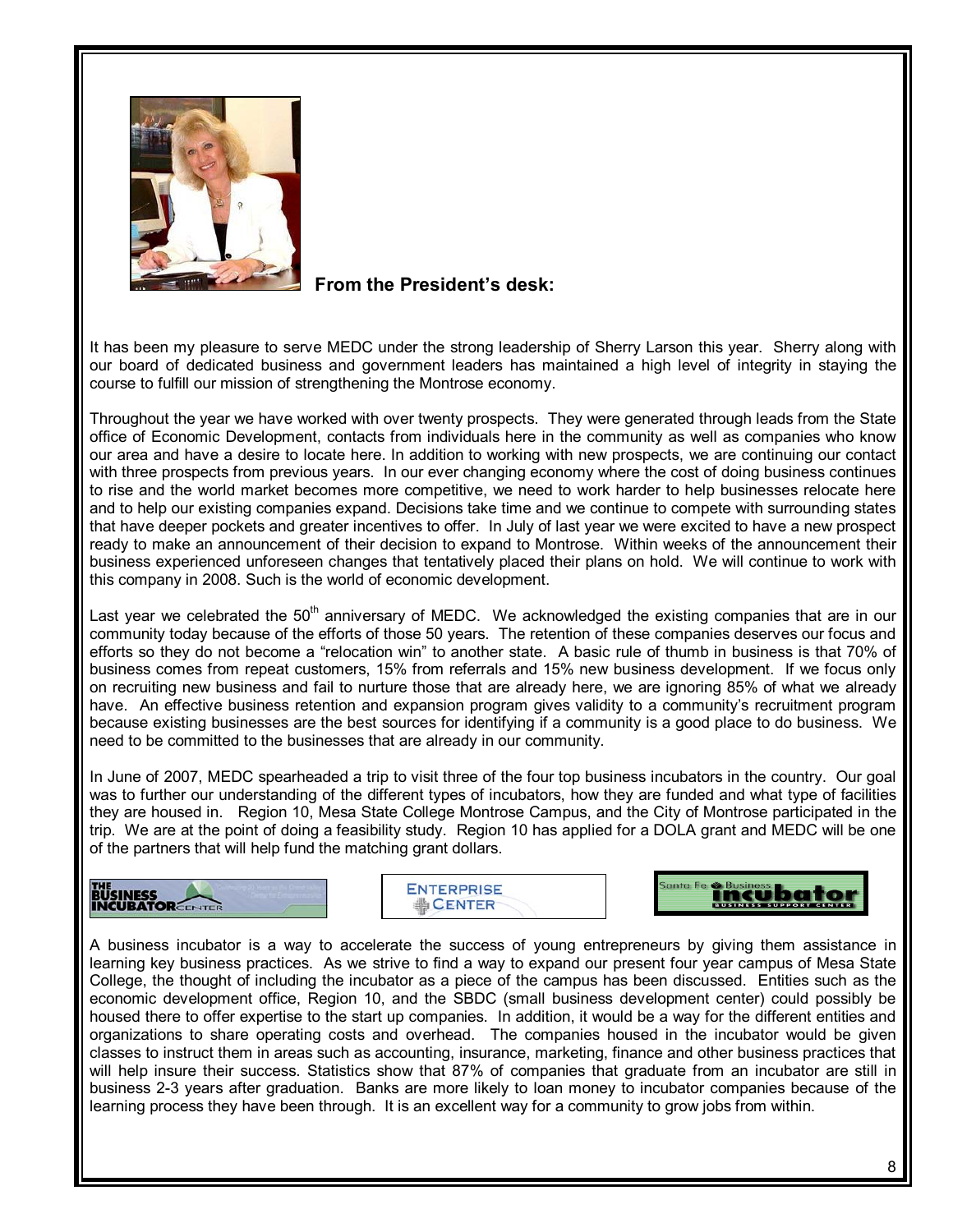

Along the lines of workforce development, the first graduating class of the Mesa State College "Technical Certificate in Manufacturing Supervision" occurred in January of this year. The formation of this class was a product of a partnership between MEDC, Mesa State and the Montrose Manufacturer Association. The class was developed in 2006. Eight employees of Gordon Composites and Polystrand received their certificate and 14 credit hours that



they can use toward furthering their higher education. The classes included introduction to business, business communications, introduction to manufacturing, blueprint reading and sketching, geometric tolerancing and principles of management. The course is offered in a compressed format and meets once a week for eight to nine weeks.

MEDC has been involved in the "One Community" immigration integration effort. Our agricultural community as well as many local businesses utilizes immigrants in their workforce. In addition we have entrepreneurs in our community who come from other countries. Seeking ways to assist these individuals in becoming integral members of our community is a piece of our goal. Finding way to assist the seasonal immigrants in becoming year round residents would benefit our local workforce. We met to evaluate the needs of both the businesses as well as the immigrants. Please read more about this process on page 12 of our report.

We have continued our support of the "Project Lead the Way" in our high school, this program has received national



recognition. "Project Lead the Way", is a state of the art computer program offered to high school students that allows them a hands on opportunity to experience and learn engineering, math, science and technology type careers before college. For the 2008-2009 school year an introduction to engineering design as well as civil engineering & architecture have been added to the course catalog. The most challenging element of this successful program is the need for another computer lab. Currently 125 students are enrolled in "Project Lead the Way". So far this year 78 students have been turned away

because of a lack of lab space. Over the next two years, digital electronics and aerospace will be added to the program which will once again increase the demand for more lab space. It could take an estimated \$30,000 to increase the existing space. These students will become our future leaders. We need to prioritize in helping them achieve and grow.

MEDC has assisted in the organization of the Montrose Steering Committee Task Force for the Telluride Montrose

Regional Air Organization. The purpose of the task force is to explore ways to secure a dedicated funding source for the flights coming into our community. Quality air service is a key element for economic development. Seeking a way to achieve dedicated funding will help in the further development of summer service. Currently the City of Montrose contributes financially to the organization each year. Finding a way to provide dedicated funding will eliminate the need for annual appropriation approval through the City's general fund.



Economic development is like a large picture puzzle. If you look at one function as one piece of the puzzle, it will seem insignificant and make little sense. The fact is there are many areas we are involved in, each adding another piece to the puzzle. It is a subtle ongoing process that takes time and effort. As the pieces come together, the



picture you have is a healthy diverse economy, one that is designed to survive the challenges of the outside world. MEDC continues to strive to make the picture complete. We need to stay the course, exploring new partnerships and expanding on the governmental partnerships we now have. Membership involvement and input is always welcomed. What we have done in the past has worked well, however we also know that change is good and we are open to exploring new ideas. Your

continued support is a vital component to the ongoing success of our community's economic development efforts.

*Together, we can and will create a bright picture for tomorrow!*

Respectfully submitted;

*Sandy Head*  President, MEDC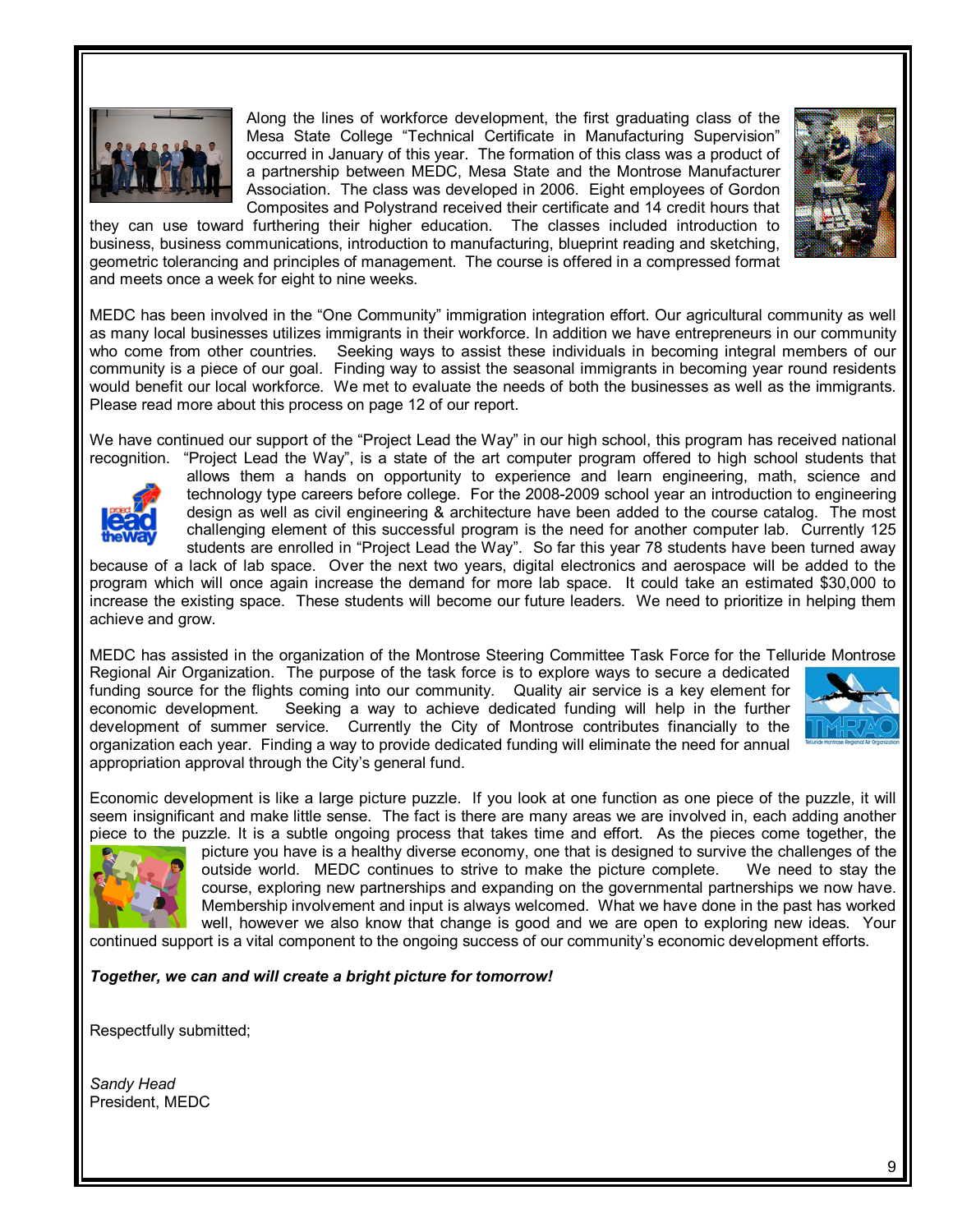

## **Letter from the MEDC Chair:**

I want to thank the Montrose Economic Development Board Members and Staff for their incredible dedication to our mission. In a year full of turmoil, the MEDC mission was the guiding principle that kept us focused on promoting a healthy economy and creating jobs. As we face uncertain economic times, the importance of maintaining that focus becomes even clearer.

MEDC uses written policies to guide our decision processes. The incentive guidelines were adopted in 1998 and revised in 2006 to bring them in line with the incentives offered at the State level. We review policies from EDC organizations in other communities to keep Montrose in a competitive position while stretching our limited resources.

Leads on prospective companies come from several sources, word of mouth, personal references, MEDC web site, companies who know this is where they want to be, and the State of Colorado. Sandy Head makes the first contact with the prospect. She works with the contact to determine their level of interest and gather the financial information needed to determine if the company is eligible for incentives. We work in a highly confidential world using codes names to protect the proprietary information the prospect entrusts to us. Every board member signs a confidentiality agreement.

The Recruitment Committee evaluates prospects and business expansion requests. This committee is comprised of the MEDC Executive Committee and members of MEDC who are not currently on the Board. After determining the prospect qualifies for assistance, a proposal for incentives is presented the entire Board for consideration. This year alone we held numerous special meetings to allow full discussions of issues. Incentives are granted after approval of the Board in regular session of the meeting. The minutes of these meetings are distributed to all MEDC members with email addresses on file and are published on the MEDC Website.

When incentives are granted and a company is expanding or relocating, press releases are made. The prospect's proprietary information remains protected but the decision to grant an incentive is widely publicized.

MEDC adopted a formal Conflict of Interest policy in January of 2008. In the past, we worked under the "Disclosure" rule. Board members made the organization aware of their conflict or possible conflict and they recused themselves from any communication and board action. Our community of willing volunteers is small and many individuals overlap in numerous circles. Recognizing that as a reality, it made sense to formalize our policy to protect the integrity of our decision process.

Our process is not unique and is followed by many economic development organizations. We are members of the Western Colorado Economic Alliance, as well as the Economic Developers Council of Colorado (EDDC). Sandy is a newly elected board member representing the Western Slope to the EDDC. Both organizations provide information and an opportunity for us to compare our program of work and policies to similar organizations.

Our membership has grown this year. We are supported by 153 members in our community. The letters and phone calls of support far outweighed the very vocal critics. Good things sprout under the most adverse conditions. We have examined our policies and MEDC will be stronger as a result. Thank you all for the opportunity to be a part of this worthwhile organization.

Sherry Larson MEDC Chair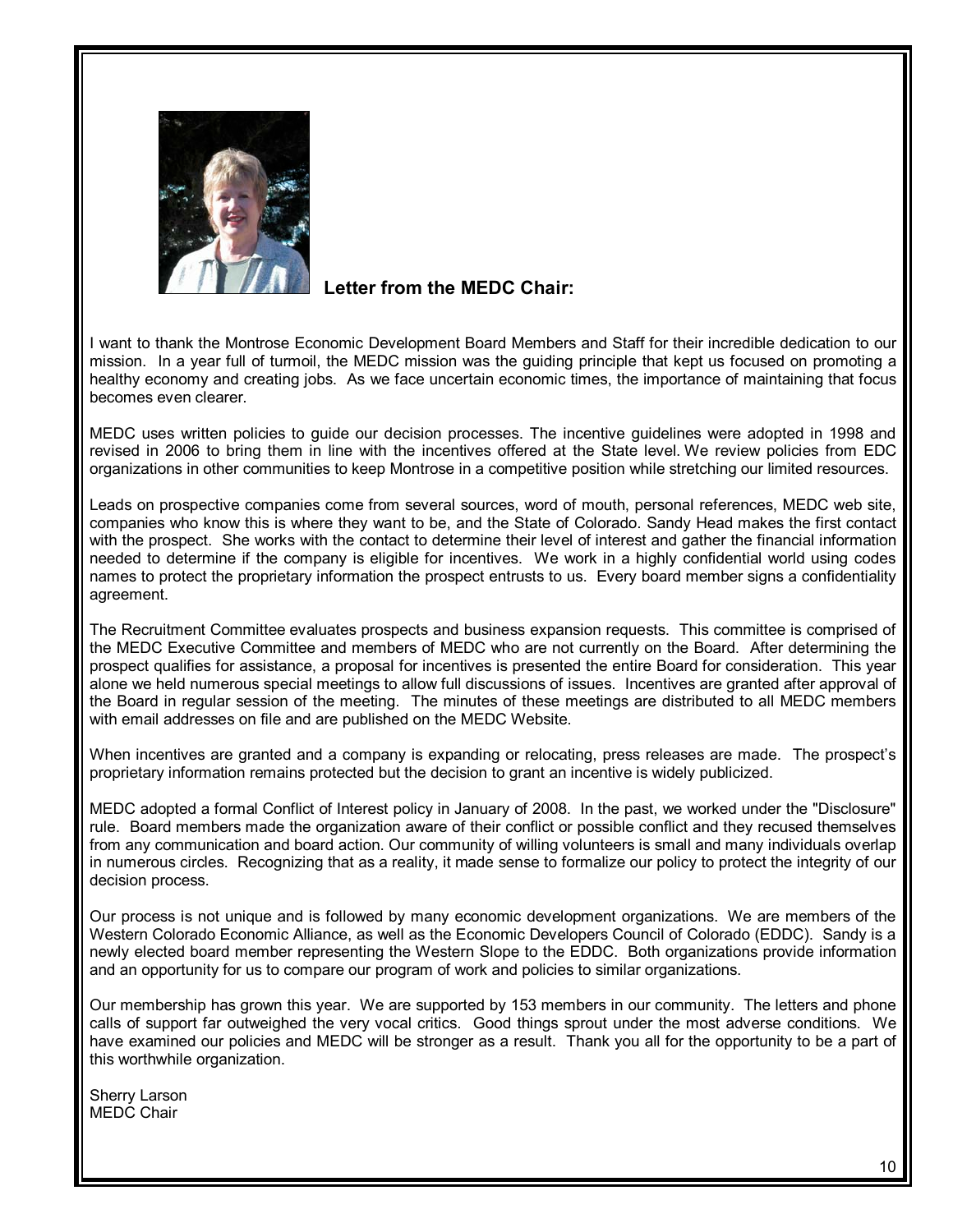

## **Best Sign Systems, Inc. Acquires Tactile Graphics, LLC**



Best Sign Systems, Inc. is pleased to announce the recent acquisition of Raleigh, North Carolina based Tactile Graphics LLC "Tactile". Tactile was a wholly owned subsidiary of ASI-Modulex North Carolina. Both entities will now operate under the long-standing, nationally recognized banner of Best Sign Systems, Inc. "This acquisition is the continuation of an extensive effort by Best Sign Systems to effectively support a broader product base for our customers throughout the countryî according to Steve Savoy, President of Best.

This acquisition allows Best to introduce proprietary technology and products that will better serve the demands of the architect and designer communities. Tactile's primary products are manufactured from thermoformed composites. The two primary product lines are called ImPressions and Lucents.

Best will be adding an estimated 44 jobs over the next 5 years to support the demands of the added product lines. This will add to the existing 40 employees already on staff at Best. Best's annual payroll including benefits is \$1.4 million annually. When fully staffed, Best will have a payroll of close to \$5 million. Primary manufacturing jobs are estimated to add a favorable economic impact factor of 6 times payroll. Therefore, the expected annual economic impact of this acquisition is \$30 million. Best anticipates an expansion to its existing facilities here in Montrose in 2009 to accommodate the projected growth. The12, 500 square foot projected expansion is estimated to cost over \$1.5 million including added equipment needs at that time.

Best Sign System relocated to Montrose from Kansas City in 1984 through the combined efforts of the City of Montrose and MEDC. Then owners Frank and Ann Newell brought with them nine employees. In 1990 The Newells sold the company to Joe and Sandy Whitley and Dave Logan. Steve Savoy purchased the company in 2003.

In 2006 Steve broadened his customer base through the purchase of "Courtesy Sign Solutions " a "safety, industrial and traffic sign " company based in Amarillo TX. That company has grown by over 33% in the past 2 years.

As part of the due diligence process in purchasing Tactile, Steve approached both Amarillo and Montrose for incentives to bring Tactile to their communities. Best has significant available plant capacity at the Amarillo, TX facility, and very little space in Montrose. The City of Amarillo offered \$10,000 per job as an incentive compared to \$2500 per job offered by MEDC. "Retention is equally if not more important that recruitment" states Sandy Head MEDC executive director. "Once a company makes Montrose their home, we need to work with them to be sure this is where they grow and prosper. We compete with communities all over the country who court our local companies on an ongoing basis." Amarillo is currently working on an incentive package in an effort to attract Best Sign Systems to move the entire company to TX.

Steve made the decision to bring the company to Montrose instead of Amarillo in spite of the lesser funding because Steve prefers living in Montrose and values the employees he has here. Moving Tactile to Montrose will give his current employees an opportunity to learn new product and skills. Looking into the future, Steve would like to keep as much of his business operations in Montrose as possible. "We are very appreciative of the support of our local community and MEDC that helped us with a very difficult relocation and transition moving this business across the country", said Steve Savoy. "Best Signs is a perfect fit for Tactile Graphics and we wish them the very best", says Don Bever, former owner of Tactile.

MEDC's Chair, Sherry Larson, says "Montrose is very fortunate to have Best Signs as part of our community! Best's primary jobs are an example of the types of jobs that MEDC strives to bring to our area. We at MEDC welcome the addition of Tactile Graphics to our community"

To deliver on their slogan "Make Your Vision a Reality", Best intends to continue providing quality customer service and products with a full spectrum of offerings to its ever growing family of customers.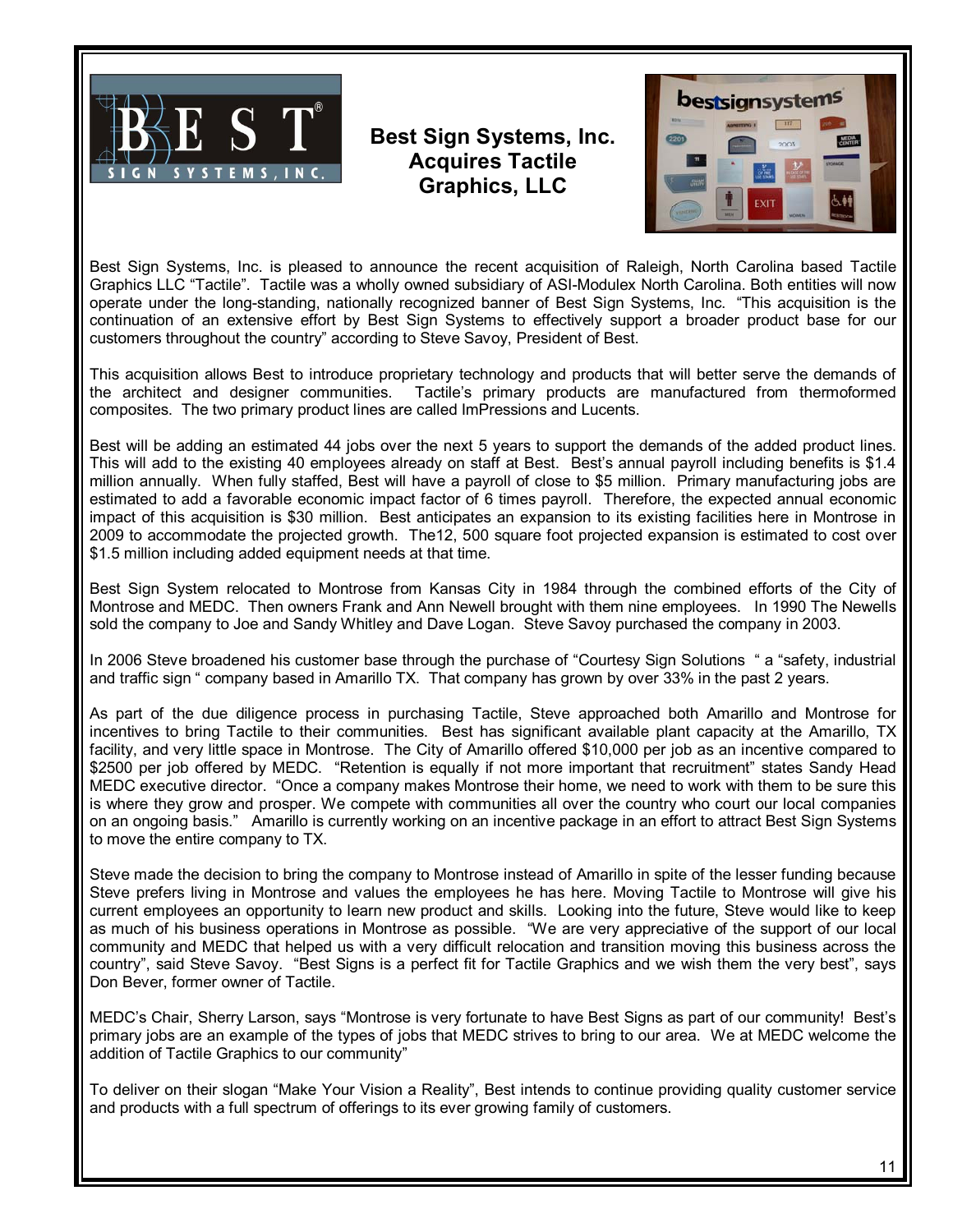

*Colorado Rural Development Council*

3100 S. Sheridan Blvd, #1C-335, Denver, CO 80227<br> **Ph: 719-641-1159** web: www.ruralcolorado.org web: www.ruralcolorado.org

News from the Colorado Rural Development Council:

The Colorado Rural Development Council (CRDC) is grateful to have this opportunity to report on our activities for the coming year for the Annual Report of the Montrose Economic Development Corporation. 2008 has begun with significant change, enthusiasm and partnerships!

The focus of CRDC is to "Influence Positive Economic Change" in Rural Colorado. In 2007, we rolled out an exciting new five year plan and strategy. Implementation of the plan is moving ahead at full speed as we begin the initiatives developed in the plan. Our Plan, "On Board with Rural Colorado", consists of four important priorities that include: Be the Unified Voice For Rural Colorado, Promote Economic Viability and Prosperity, Connect Resources to People, and Ignite Innovation.

We begin our efforts with the first ever "Annual Report Card on the Status of Rural Colorado". In a partnership with the Colorado Rural Workforce Consortium, this report card will demonstrate the aggregate impact of the economy and workforce of rural Colorado on the state as a whole and will illustrate indicators of economic, workforce, social and environmental health.

CRDC will organize and facilitate eight (8) statewide focus groups/strategy sessions with our many partners to develop this very important document. We expect to be in Montrose in March and the dates for that session will be announced in Mid February. We could not complete a project of this scope without the support and involvement of many partners beginning with the Colorado Rural Workforce Consortium, Colorado Department of Local Affairs/State Demographer and the many local economic development organizations, such as Montrose EDC. Additionally, other partners will include local business leaders, Department of Local Affairs Field Representatives, Business Development Representatives with the Office of Economic Development, Small Business Development Centers, key municipal and county staff, community colleges, healthcare community, rural electric providers, telecommunication providers and CRDC investors and leadership!

The results will be available for distribution in the Spring of 2008 throughout the state. CRDC will also make this available to state agencies and legislators as a valuable source of information on the importance of the economy of rural Colorado to the entire State of Colorado. This is truly a state-wide effort! Important information regarding the development of report card will become readily available as we move forward and complete this exciting project.

On October 10th of this year, CRDC, with support from the Center for Rural Affairs, will host the first ever "Colorado Entrepreneurship MarketPlace." This state wide event will be held at Otero Junior College in La Junta.

Our vision for this event is to assist in growing rural Colorado's economy from within through this annual Entrepreneurship Marketplace. It will be a means by which to promote entrepreneurial growth throughout all of Colorado. We expect this to be recognized throughout the state as the pivotal resource for emerging entrepreneurs, as well as established entrepreneurs. It will result in increased entrepreneurial activity, job growth, and community growth that can be used by both youth and adult entrepreneurs.

There is incredible enthusiasm for this event and with the knowledge, ideas, and contributions of many individuals and organizations; it will be an incredibly valuable day of activity and education.

There is so much opportunity in rural Colorado. Thank you for the opportunity to share some of it with you. For the most current information on these and other events with CRDC, go to our web site at www.ruralcolorado.org. We encourage you to "Get on Board, with Rural Colorado."

Clarke Becker President/CEO 719-641-1159 cbecker@ruralcolorado.org www.ruralcolorado.org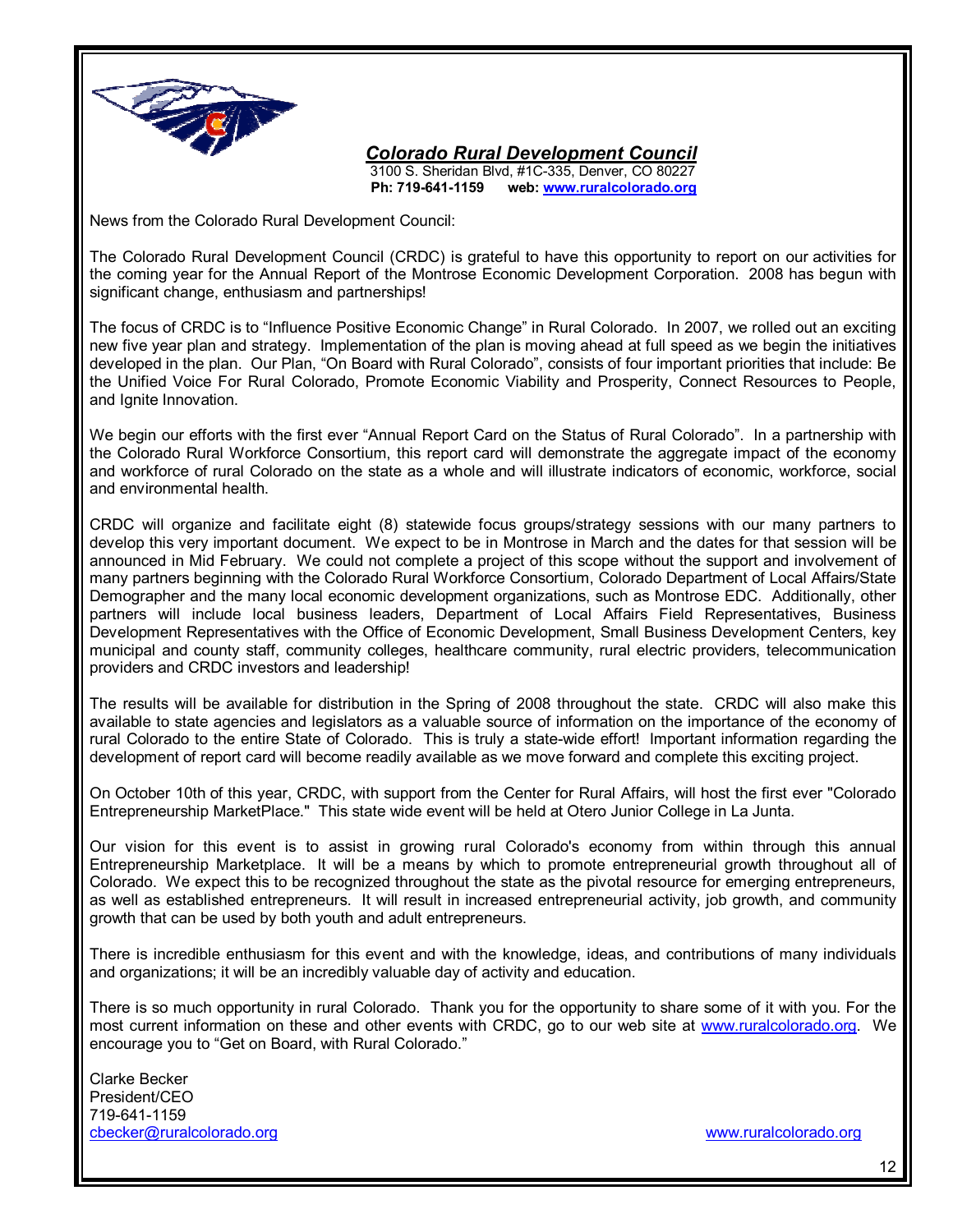#### *One Community* **of Montrose and Delta Counties and MEDC Collaborate To Facilitate Business and Workforce Cultural Adjustment and Community Integration**

 The Colorado Trust Supporting Immigrants and Refugee Families Initiative (SIRFI) began with funding for projects focusing on Refugees between 2000-2004. The second part of the initiative provided funding to 10 communities to focus specifically on immigrant integration. The Second Cycle in the fall of 2006 funded an additional 9 communities at which time *One Community* of Montrose and Delta Counties joined the Counties of Boulder, El Paso, Gunnison, Lake, Mesa, Morgan, Pueblo, Summit, Denver, La Plata, Rout and Moffat, and the cities of Aspen, Parachute, Littleton, Greeley, Evans, Aurora, Commerce City, Telluride and the San Luis Valley for a total of 19 communities working on community integration throughout the State. The Trust has committed \$75,000/yr for 4 years for implementation of each of the community plans.

The Partners for SIFRI are The Colorado Trust, The Spring Institute for Intercultural Learning, both of Denver, and The Association for the Study and Development of Community (ASDC), of Maryland. The Trust provides the funding, leadership and creates strategy for the initiative. The Spring Institute provides the administration of the project and coordinates the Technical Assistance and project consultants. The project Consultant/Facilitator helps build the collaborative, facilitates design and delivery of projects and is the liason for the local grantees. Salvador Acuna is The Spring Institute Consultant for the *One Community* project.

*One Community* submitted a comprehensive plan which was accepted by The Colorado Trust in November, 2007. The plan has four categories of projects: Cultural Awareness and Understanding; Education and Communication; Economic Development and Youth Career Skills; Infrastructure and Sustainability. During the summer of 2007, MEDC met with local business leaders and others involved with the *One Community* collaborative to discuss business and workforce issues in the Montrose area as they relate to immigrant integration. There was general agreement that the immigrant workforce is vital to the local economy. It was also acknowledged that immigrants and employers benefit when there are opportunities for cross-cultural awareness and understanding and when there is support for newcomers to make their adjustments to living here as quickly and smoothly as possible. Another concern is that, given the current climate of debate about immigration reform and complicated laws, both newcomers to the workforce and employers need legal assistance from those trained in immigration law, a resource that is not available in either Montrose or Delta Counties.

The outcome of these discussions with MEDC and others is that *One Community* will facilitate the organization of a public/private partnership approach to the design and development of a community integration learning center. Business leaders have emphasized the importance of having a center which appeals to the whole community, fosters an environment to encourage cross-cultural relationships and trust, is a system of support which creates an effective, nurturing environment for learning, development and advancement, and is funded through local business support to ensure sustainability. They are also concerned that the design include: a staff which will serve as a cross-cultural liaison between the immigrant workforce and employers; legal support services for both employers and newcomers; opportunities for employee education and career advancement, including assistance with English language instruction.

Business leaders from both counties have expressed an interest in developing a regional business coalition with the possibility of a regional business incubator. *One Community* will serve as a liaison between business leaders from both the immigrant and receiving communities to ensure that immigrants are well represented in these efforts. All of these activities will serve to increase immigrant participation in local and regional economic development to build a stronger and healthier business community which will reinvigorate the Montrose/Delta economies.

Another theme which emerged from the collaboration of MEDC with *One Community* is the desire on the part of local business leaders to support immigrant youth to become more involved in their community. *One Community* will partner with relevant organizations including the CSU Extension Service 4H program, Colorado Workforce and local schools to promote immigrant youth participation in existing career, job skills and internship programs. Local business leaders have an exciting role to play to mentor these young people through innovative internship programs. An important goal is to develop and promote opportunities for bicultural youth to develop bilingual career skills. In addition, bicultural youth will be educated about existing 4H and other youth leadership and civic engagement programs. As barriers to participation are identified, strategies will be developed to integrate them into the programs. These activities will help bicultural youth gain business and civic engagement experience and develop life and job skills necessary for their future career success.

*One Community* Interim Coordinator: Elizabeth Roscoe, 249-0397 contact@onecommunity.org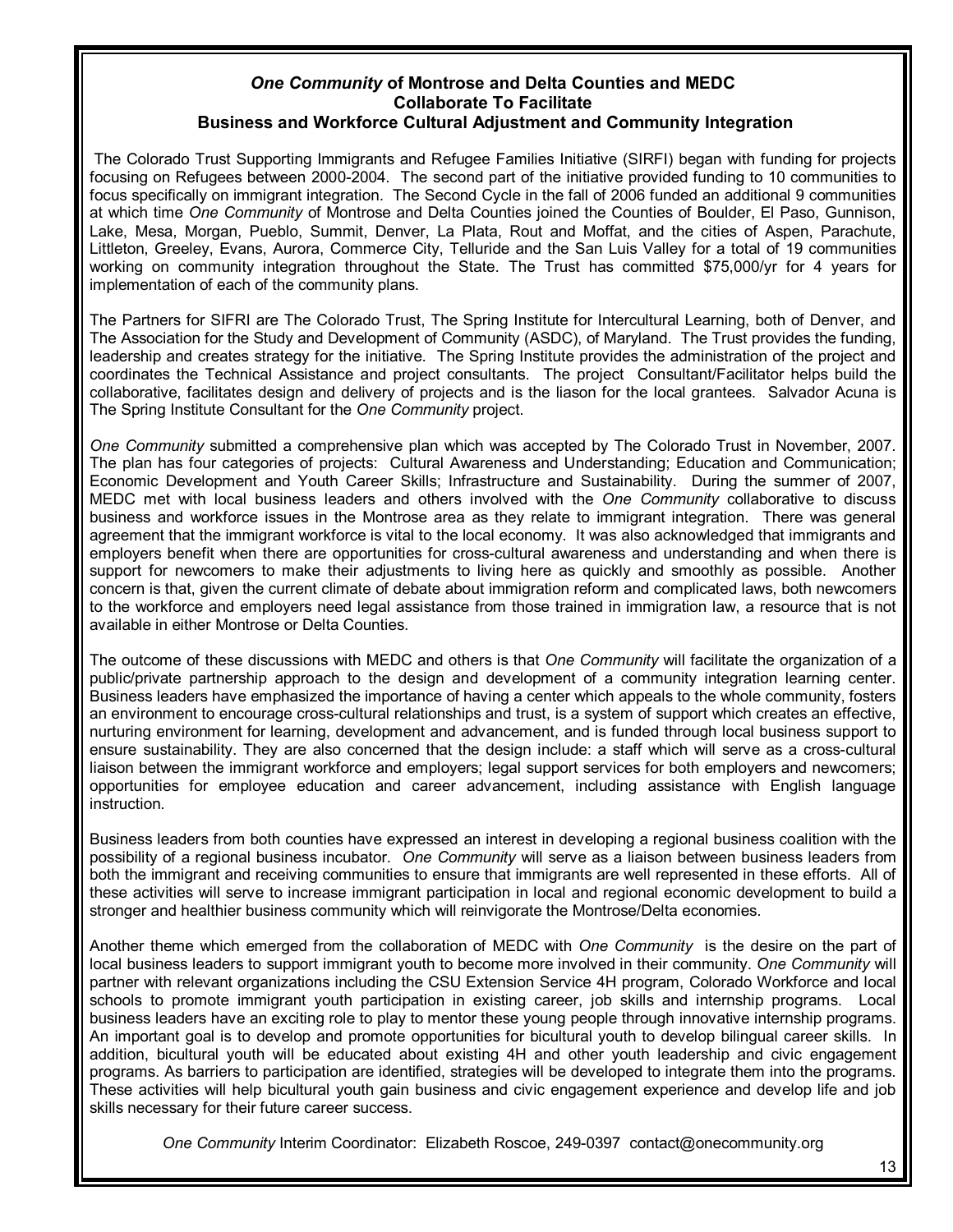## **2007-2008 MEDC INVESTORS**

## *Our success is due to the support of the following investors. Thank you!*

#### **Investor**

3M Roger Eicheldinger 600 Junction, Inc. **Robert Brown** Advance Canvas Design **Dan Kigar** Dan Kigar Alexander, Charles D. DDS Alpine Bank--East Darcy Arnold Alpine Bank-South **Dale Davidson** Alpine Data Tax Service **Gary Hendrix** Gary Hendrix Alpine Lumber Scott Jeffrey Alpine Optical of Western Colorado Ken Linenberger Bank of Colorado **Mark Harmon** Mark Harmon Bank of the West Greg Pope Bank of the West - South Tracy Wich Best Sign Systems, Inc Steve Savoy Big O Tires **Kevin Brooks** Bray & Co. **Darrell Maness** Bridges at Black Canyon, Inc. Buckhorn Geotech Norm Aufderheide Budgetline Furniture & Appliance Fred Moreland Bush & Associates **Bush & Associates Jeff Bush** Business Options **Monica Whalen** Camelot Gardens Sheree Wanner Camp Robber Bill & Kim Volk Campbell, Teresa CPA Teresa Campbell Canfield & Benziger Tom Canfield Carpetrends, Inc. **Darla McFadden Cazwellas** Cedar Creek Development Co. LLC R. Dee Stryker Century 21 - Action Realty Ninah Hunter Century 21 Belair & Associates Fran Belair Cherry Creek Radio **Jay Austin** Chuck's Glass Tony Sanchez City of Montrose Mary Watt Cobb & Associates, Inc Teri Cavanagh Cobble Creek Golf Community Tiff Hayden Coldwell Banker Bailey & Co. Dennis Bailey Colorado West Property Mgt Ben Alexander Community Banks of Colorado Scott Streit **Community Staffing Services** Dave Dolan **Computer Business Solutions** Sue Tolvo Consolidated Electrical Distributors **Steve Mercer** Steve Mercer **Coolings Heating & Air Cooling Cooling Cooling** Cornerstone Colorado **Jim Mikula** Crippin Funeral Home Greg Crippin Greg Crippin Dalby, Wendland & Co. Buck Miller Davis Service Center, Inc Lincoln Davis Del-Mont Consultants **Rick Weaver** Rick Weaver Delman & Hotsenpiller **Jim Delman**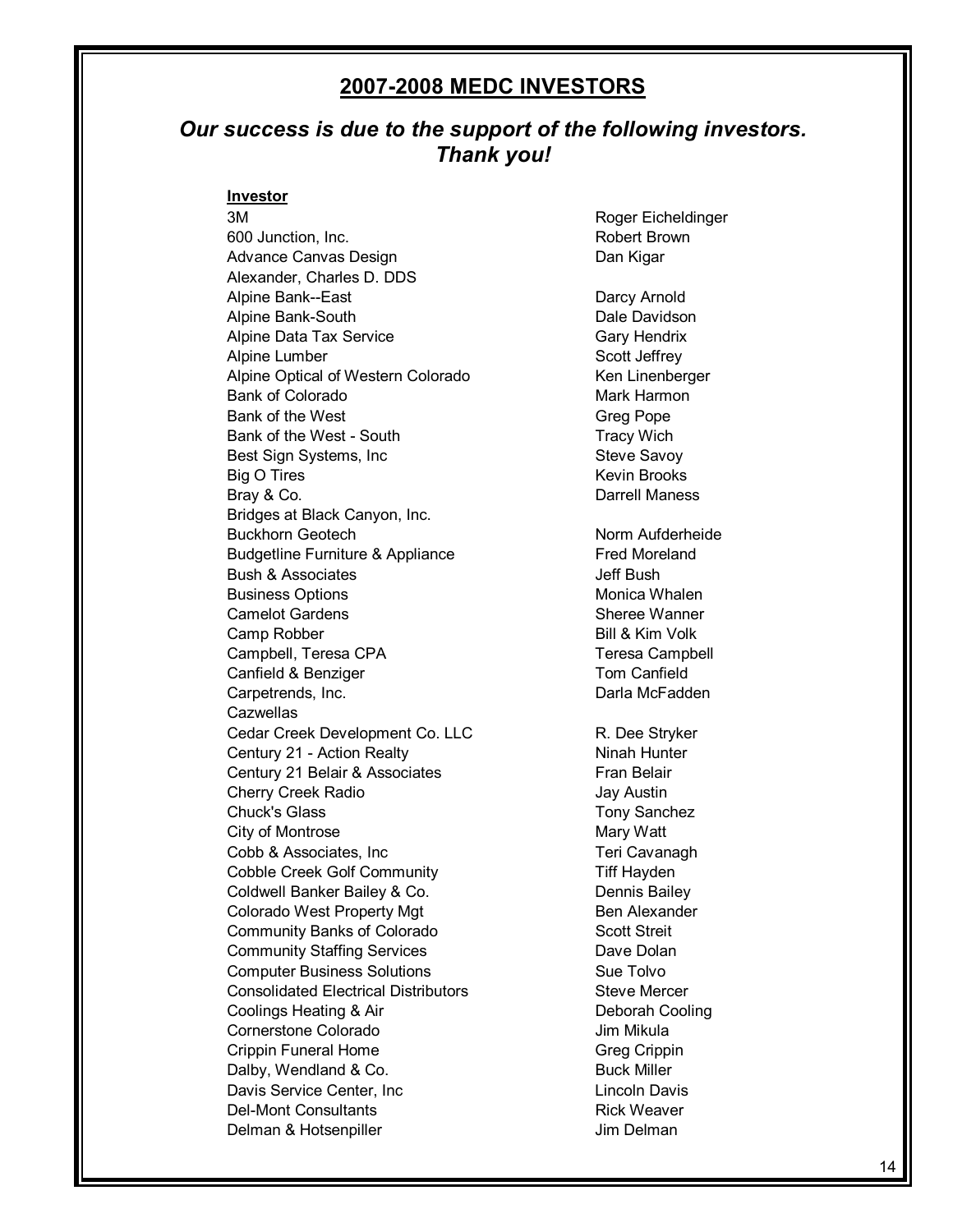#### **Investor**

Delta-Montrose Elec. Assoc. 
<br>
Dan McClendon Designstudio and the extension of the Heidi DeVinny Jewelers **DeVinny** David DeVinny Devor, Dennis Dennis Devor Downey Excavation Inc **Marcus Dean** Marcus Dean Eagle Valley Millwork **Scott Carlisle** Scott Carlisle Edward Jones--Ron Smith **Ron Smith** Ron Smith Elderado Financial, Inc. **Inc. Elderado** Financial, Inc. Farm Bureau Insurance Gary Browning Farmers Insurance Greg Bollig First Mortgage Corp **Robert Leu** Robert Leu Flairmont Furniture **Ken** DeJulio Future Moves of America, Inc **Example 20** David White Glasmann Family Partnership LLLP Steve Glasmann Gordon Composites, Inc **Mike Gordon** Mike Gordon Groskopf & Groskopf, LLP Cindy Groskopf Hampton Inn **Hampton** Inn Hansen & Wilson Dental Group, LLC Douglas Hansen Hansen Weatherport **Bill Hansen** High Mesa Communications Greg Fishering Highlife Homes of Montrose LTD Steve Annis Historic Montrose Downtown **Rose Price** Hot Water Productions **Access 19 and The United States** Joe Derence Insurance Center, The Sean Stansberry Jay, Michael M.D. Jeans Westerner **Mary Mary Mathis** JetAway Aviation **Steve Stuhmer** Steve Stuhmer Keehfuss, Jeff Keith's Heating and AC Cody Powell King, Mike & Suzi Kroack, Kalman DDS Lambert & Associates **Dennis Lambert** Lionel's Auto Repair Lionel Box Loewen Window Center of SW Colo Tammy Courturier Logan Family LLC Dave Logan Mark Neill Insurance Services Mark Neill Martin & Kidnay, LLC Brent Martin Masters Law Firm LLC **Canadian Contract Contract Contract Contract Contract Contract Contract Contract Contract Contract Contract Contract Contract Contract Contract Contract Contract Contract Contract Contract Contract Co** Mathis & Associates, PC Steve Mathis Mesa Engineering & Surveying Inc Randy Fender Mesa Structural Design Ted Hermanns Milestone-Ashley **Larry Wooddell** Miller, Ralph & Marsha Ralph & Marsha Miller Montrose Area Merchants Assoc **Juli Messenger** Montrose Bank Garth Gibson Montrose Chamber of Commerce Marge Keehfus Montrose County **Montrose** County **Accounty** Joe Kerby Montrose Memorial Hospital New York Channels Ken Platou New West Marketing **New West Marketing** Noon and Night Catering **Fran Noonan** Office Furniture & Design Centers **David Heurkamp** Office Machine Sales & Technical Services Darrel Kastiendeck Overholser & Conerly **Mindi Conerly** Mindi Conerly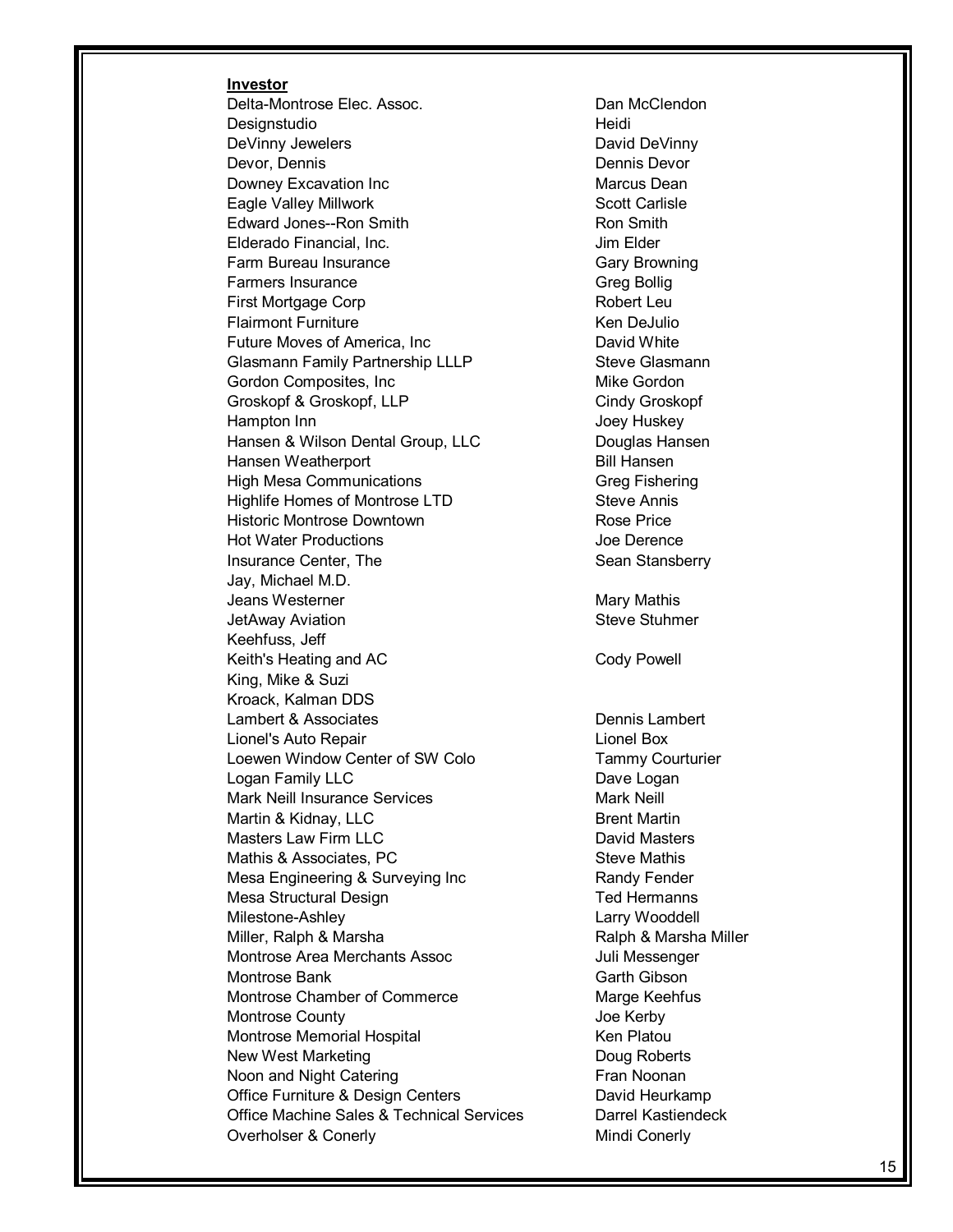#### **Investor**

Oxbow Development/Leadership Circle LLC Matt Miles Pacific/Desert Partners, LLC Mike Kettell Par Mechanical, Inc **Part Account Contract Contract Contract Contract Contract Contract Contract Contract Contract Contract Contract Contract Contract Contract Contract Contract Contract Contract Contract Contract Contract** Parish Oil Co. **Greg Parish** Greg Parish Patrik Davis Associates **Patricial Patricial Patricial Patricial** Pepsi Bottling Group **Alan Schlauger** Alan Schlauger Performance Consulting Services, Inc Ron Griebenow Performance Muffler & Auto Repair **Phil Bishop** Powderhorn Industries, Inc **Robb Ruyle** Robb Ruyle Prudential Kienholz Real Estate **David Kienholz** Reed, J. David PC and The Contract of the U. David Reed Remax Alpine View **Dee Holman** Renfrow, John Rental Service Corporation **Mark Garlow** Mark Garlow Ridgway Valley Enterprises Scott Stryker Robinson, Curtis Rocky Mountain Motors **Rocky** Ron Courtney Ross Reels/Hauck Engineering **Dan Clark** Dan Clark San Juan Publishing **Kathryn Retzler** Kathryn Retzler Scott's Printing & Graphic Design Scott Beyer Scott Fly Rod Co Steve Phinney Security Title Guaranty Co Randy Williams Shop N Lube Express inc Bill Stimatze Silver Sons Metalworks, Inc. The Solid Communist School and Jeff Boehme Skip Huston Construction Skip Huston Sopris Surfers **Lanham Rattan** SOS Staffing Services **Dave Dolan** Source Gas Natalie Shelbourn South River Real Estate Mike Lowry State Farm Insurance John Donley Summa Design **Summa Design** Jon Ferris Summit Laundry & Linen Service **David Volz** Sunnyside Homebuilders, LLC Ed Ulibarri Sunset Mesa Funeral - Evergreen Terrace Bret Gowen Swiss-O-Matic Inc **Claude Rocchia** TEI Rock Drills **TEI Rock Drills Judy Patterson** Timberline Bank **Randy Havens** Randy Havens Town of Olathe Townsend, Ken & Marlene Tri River Appliance **Kerry Frasier** Kerry Frasier Turner Automotive Inc. Turner Ross Turner Uncompahgre Valley Water Users Assoc Marc Catlin United Companies **Michelle Renstrom** US Bank Lance Michaels Vectra Bank Dorinda Elder Watson Insurance & Financial Group Cindy Watson Webb Dairy & Farm Inc Jim Webb Wells Fargo Bank, NA Greg Majors Weslin, LLC **Paul Panther** Paul Panther Western Colorado Contractors Assoc Linda Smith Western Skyways Inc **All Head** Al Head Western Slope Office Solutions, LLC Joe Wittenberg Wollert GMC **Ken Wollert** CMC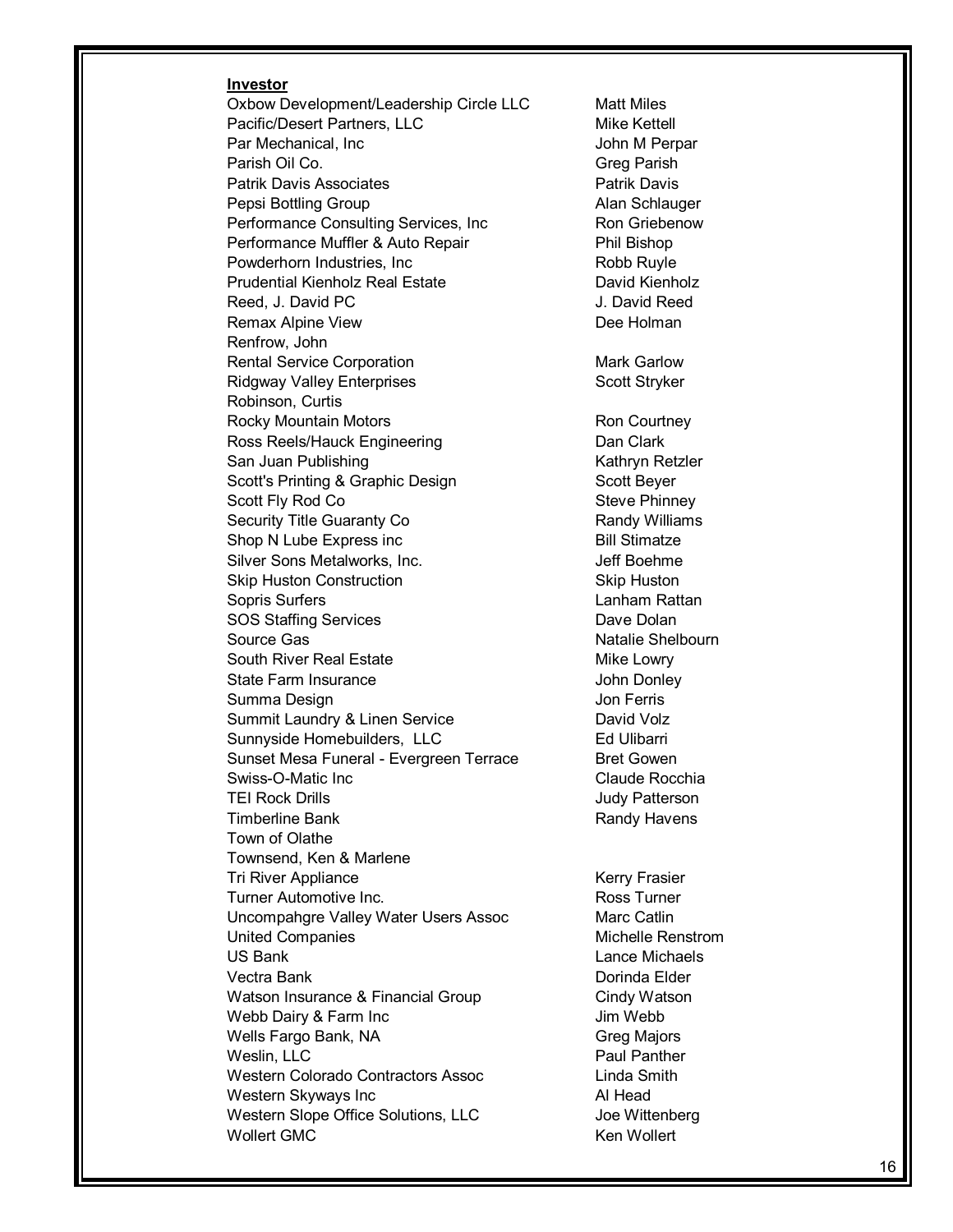## **DEMOGRAPHIC INFORMATION**

#### **Jobs Forecasts for Colorado and its Sub-areas, 2005-2025**

|                                     |           |             |           | Average annual percent change |           |
|-------------------------------------|-----------|-------------|-----------|-------------------------------|-----------|
| Sub-state area                      | 2005      | <u>2015</u> | 2025      | 2005-2015                     | 2015-2025 |
| Colorado                            | 2,760,000 | 3,370,000   | 4,000,000 | 2.0%                          | 1.7%      |
| <b>Front Range</b>                  | 2,300,000 | 2,800,000   | 3,300,000 | $2.0\%$                       | 1.7%      |
| <b>Western Slope</b>                | 360,000   | 460.000     | 550,000   | 2.5%                          | 1.8%      |
| & Central Mnts                      |           |             |           |                               |           |
| Eastern Plains<br>& San Luis Valley | 100,000   | 120,000     | 150,000   | 1.8%                          | 2.3%      |

*Source: Colorado Department of Local Affairs*



*Source: Colorado Department of Labor & Employment*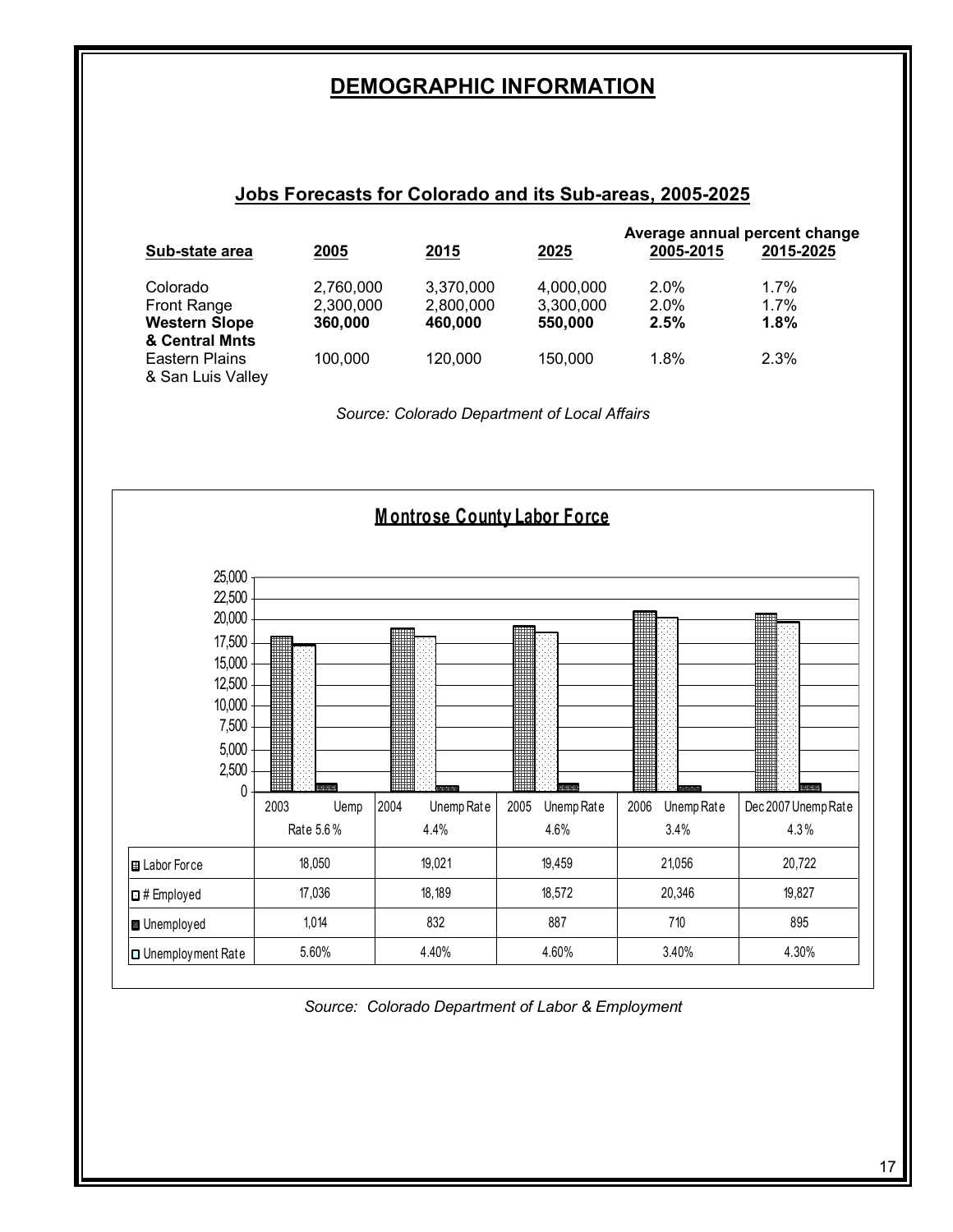| <b>Industry Sector</b>              | # Jobs | # of<br><b>Establishments</b> | <b>Total Wages</b><br>YTD | <b>Average Annual</b><br>Wage |
|-------------------------------------|--------|-------------------------------|---------------------------|-------------------------------|
| Government                          | 2,894  | 58                            | 104,550,272               | \$36,127                      |
| <b>Retail Trade</b>                 | 1,965  | 179                           | 49,567,409                | \$25,225                      |
| Manufacturing                       | 1.612  | 75                            | 43,050,959                | \$26,707                      |
| Construction                        | 1.625  | 307                           | 53,783,430                | \$33,097                      |
| Health Care and Social Assistance   | 1.509  | 117                           | 41,900,227                | \$27,767                      |
| Accommodations and Food Services    | 1,266  | 90                            | 15,994,465                | \$12,634                      |
| Professional and Technical Services | 546    | 127                           | 20,937,052                | \$38,346                      |
| <b>Wholesale Trade</b>              | 466    | 77                            | 17,731,805                | \$38,051                      |
| Administration and Waste Services   | 472    | 56                            | 10,619,175                | \$22,498                      |
| Transportation and Warehouse        | 485    | 57                            | 13,099,581                | \$27,009                      |
| Finance and Insurance               | 397    | 67                            | 15,840,434                | \$39,900                      |
| <b>Other Services</b>               | 387    | 82                            | 10,921,308                | \$28,220                      |
| Real Estate, Rental and Lease       | 318    | 67                            | 10,108,914                | \$31,789                      |
| Agriculture, Forestry and Fishing   | 274    | 41                            | 5,930,260                 | \$21,643                      |
| Information                         | 227    | 26                            | 6,665,274                 | \$29,362                      |
| <b>Utilities</b>                    | 208    | $\overline{7}$                | 11,907,749                | \$57,249                      |
| Mining                              | 109    | 13                            | 6,943,307                 | \$63,700                      |
| Arts. Entertainment and Recreation  | 102    | 13                            | 1,036,718                 | \$10,164                      |
| <b>Educational Services</b>         | 27     | 6                             | 291,013                   | \$10,778                      |
| Management of Companies             | 17     | $\overline{7}$                | 3,858,271                 | \$226,957                     |
| # Jobs                              | 14,906 |                               |                           |                               |
| <b>Total Wages</b>                  |        |                               | \$444,737,623             |                               |
| <b>Average Wage</b>                 |        |                               |                           | \$29,836.15                   |

## **Montrose County Employment by Industry---***2006*

*Source: Colorado Department of Labor & Employment*



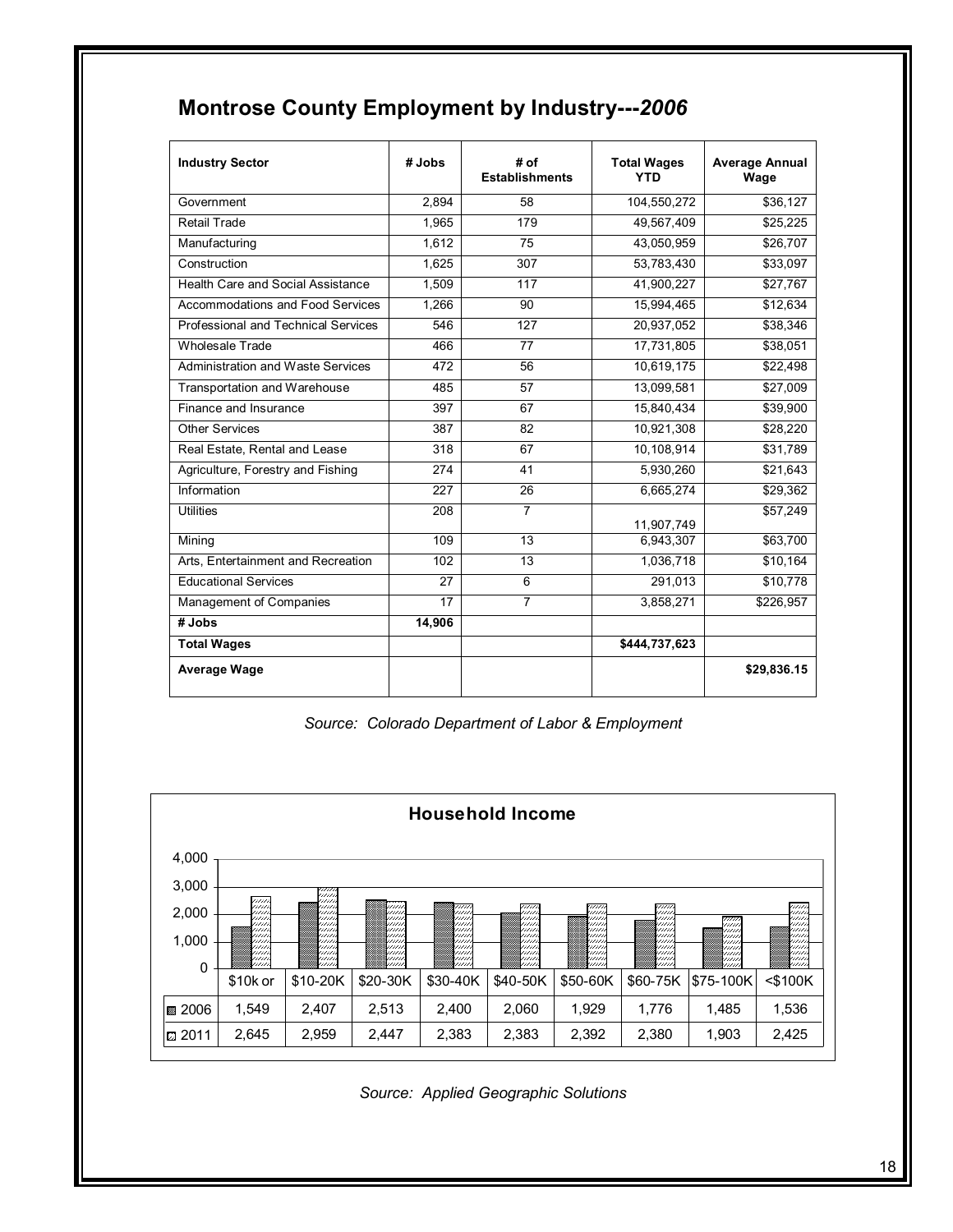## **Population Forecasts for Colorado and its Sub-areas, 2005-2025**

| Sub-state area                      | 2005      | 2015      | 2025      | 2005-2015 | Average annual percent change<br>2015-2025 |
|-------------------------------------|-----------|-----------|-----------|-----------|--------------------------------------------|
| Colorado                            | 4,700,000 | 5.600.000 | 6,700,000 | 1.8%      | 1.8%                                       |
| Front Range                         | 3,800,000 | 4.500.000 | 5,300,000 | 1.7%      | 1.6%                                       |
| <b>Western Slope</b>                | 680,000   | 860,000   | 1.100.000 | $2.4\%$   | 2.5%                                       |
| & Central Mnts                      |           |           |           |           |                                            |
| Eastern Plains<br>& San Luis Valley | 220,000   | 240,000   | 300,000   | 0.9%      | 2.3%                                       |

*Source: Colorado Department of Local Affairs* 



*Source: State of Colorado Department of Local Affairs* 



#### *Source: State of Colorado Department of Local Affairs*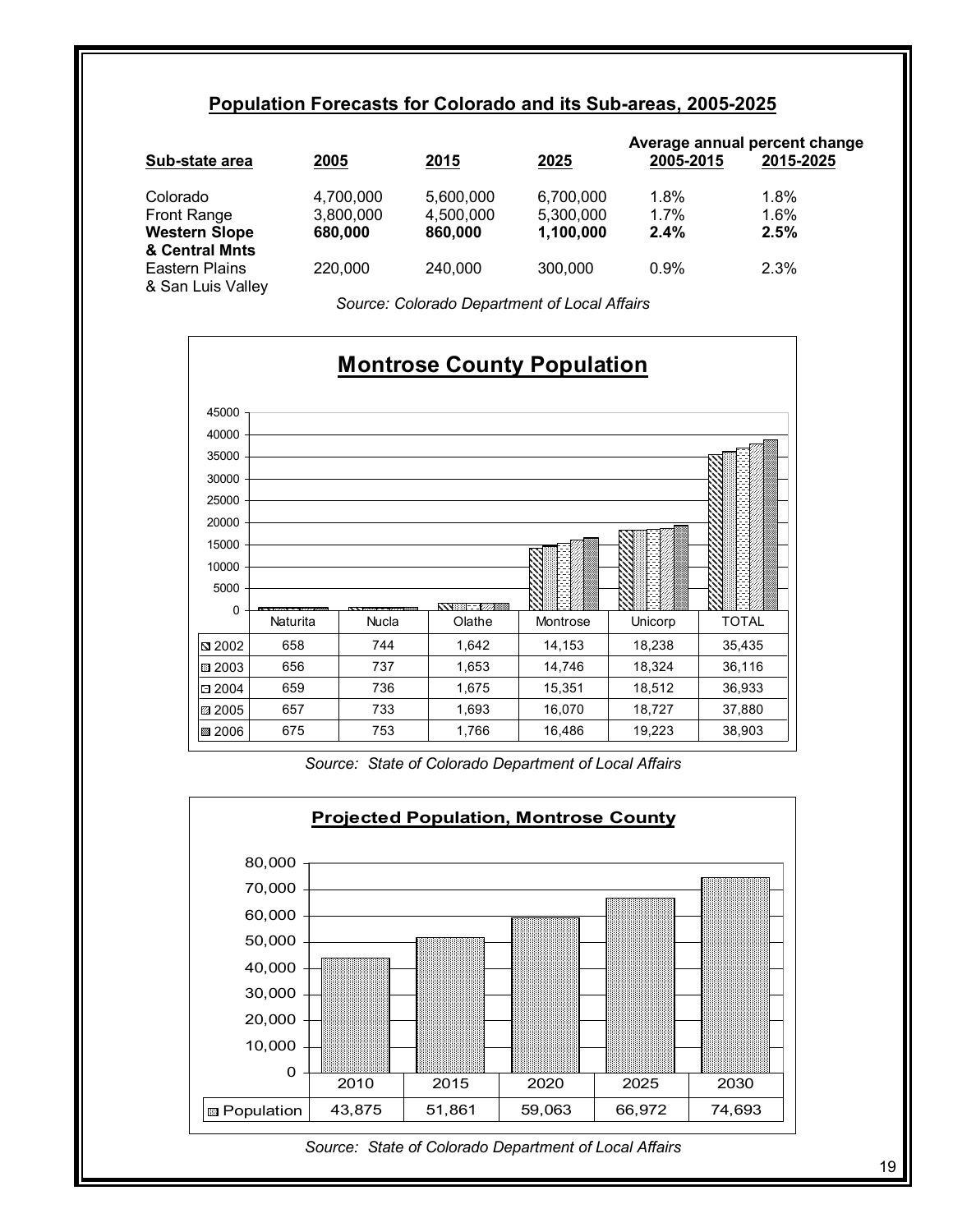## **Montrose Housing Sold Statistics 2006 - 2007**

Not including Olathe and West End

| <b>New Homes</b><br># of Sales<br><b>Average Sale Price</b><br><b>Median Sale Price</b>           | 2006<br>137<br>\$238,353<br>\$208,000 | 2007<br>103<br>\$234,198<br>\$221,679 |
|---------------------------------------------------------------------------------------------------|---------------------------------------|---------------------------------------|
| <b>Total Homes</b><br># of Sales<br><b>Average Sale Price</b><br><b>Median Sale Price</b>         | 797<br>\$218,171<br>\$186,000         | 678<br>\$220,334<br>\$192,095         |
| <b>Commercial Property</b><br># of Sales<br><b>Average Sale Price</b><br><b>Median Sale Price</b> | 39<br>\$447,598<br>\$337,653          | 26<br>\$749,180<br>\$265,500          |
| <b>Vacant Land</b><br># of Sales<br><b>Average Sale Price</b><br><b>Median Sale Price</b>         | 240<br>\$253,417<br>\$119,000         | 165<br>\$183,554<br>\$102,000         |
| Farm & Ranch<br># of Sales<br><b>Average Sale Price</b><br><b>Median Sale Price</b>               | 16<br>\$2,127,593<br>\$861,250        | 13<br>\$1,625,992<br>\$725,000        |

*Source: Montrose Association of Realtors*